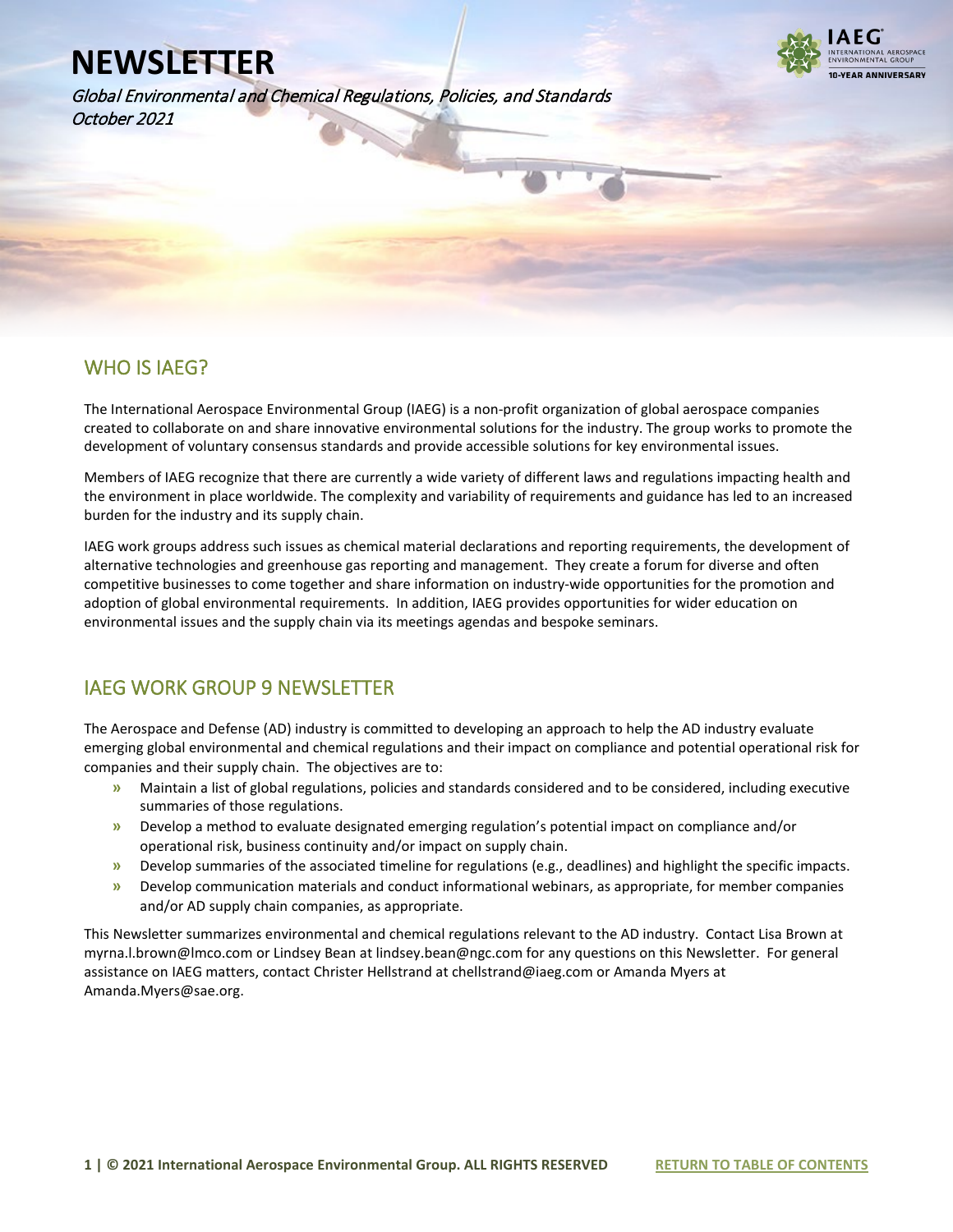



## TABLE OF CONTENTS

| ASIA. |
|-------|
|       |

| China                                                                                                                                                                                                                                                                                 |  |
|---------------------------------------------------------------------------------------------------------------------------------------------------------------------------------------------------------------------------------------------------------------------------------------|--|
|                                                                                                                                                                                                                                                                                       |  |
| Notice to consult on the addition of 23 substances into the Inventory of Existing Chemical Substances                                                                                                                                                                                 |  |
|                                                                                                                                                                                                                                                                                       |  |
|                                                                                                                                                                                                                                                                                       |  |
| Ratification of Kigali Amendment to the Montreal Protocol on substances that deplete the ozone layer                                                                                                                                                                                  |  |
| Consultation on draft Indian standard-monomeric methylene diphenyl diisocyanate (MDI) and polymeric                                                                                                                                                                                   |  |
|                                                                                                                                                                                                                                                                                       |  |
| 2022 schedule for manufacturing/import notification of new chemical substances, etc. under the                                                                                                                                                                                        |  |
| Supplementary provisions of the Ordinance on the Examination and Production of Chemical Substances                                                                                                                                                                                    |  |
| Part of the Ministerial Ordinance that stipulates technical standards for fire extinguishers, fire<br>extinguishing agents for fire extinguishers, and foam fire extinguishing agents (published)  9                                                                                  |  |
| Regarding the results of the Cabinet Order and the solicitation of opinions of the "Cabinet Order to<br>partially revise the Law Enforcement Ordinance Concerning Understanding of Emissions of<br>Specified Chemical Substances into the Environment and Promotion of Improvement of |  |
|                                                                                                                                                                                                                                                                                       |  |
| Consultation on Mandatory Requirements for Mercury Added Products in Electronic Products (draft law) 10                                                                                                                                                                               |  |
| The New Technical Regulation Concerning the Mandatory Product Certification of Mercury added                                                                                                                                                                                          |  |
|                                                                                                                                                                                                                                                                                       |  |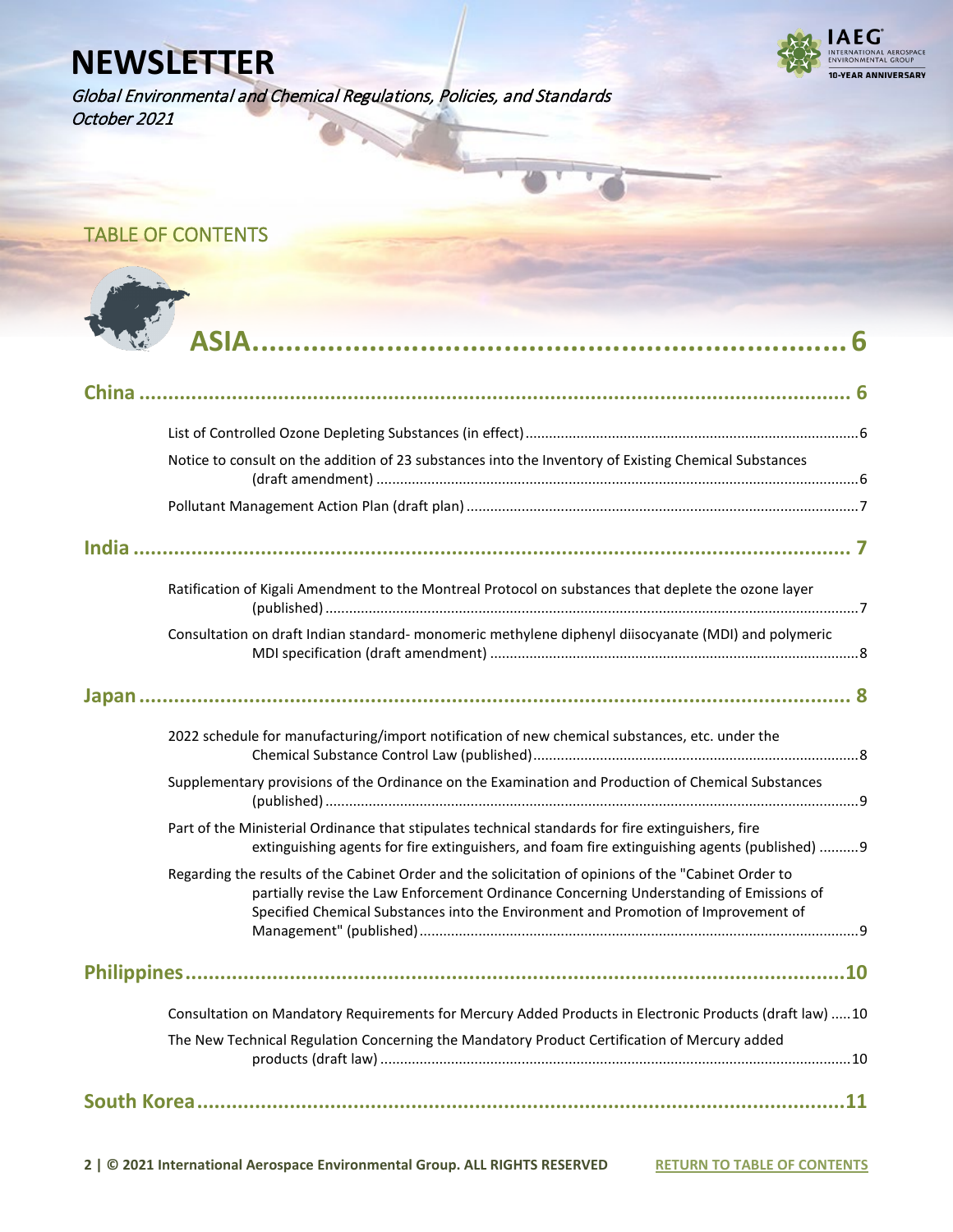

Global Environmental and Chemical Regulations, Policies, and Standards October 2021

| Regulations on regulated quantities of toxic substances, restricted substances, prohibited substances, and |
|------------------------------------------------------------------------------------------------------------|
|                                                                                                            |
|                                                                                                            |

Amendment to the Greenhouse Gas Reduction and Management Law (draft amendment) .............................11



| <b>By Aur</b><br><b>PASA</b> |  |
|------------------------------|--|
|                              |  |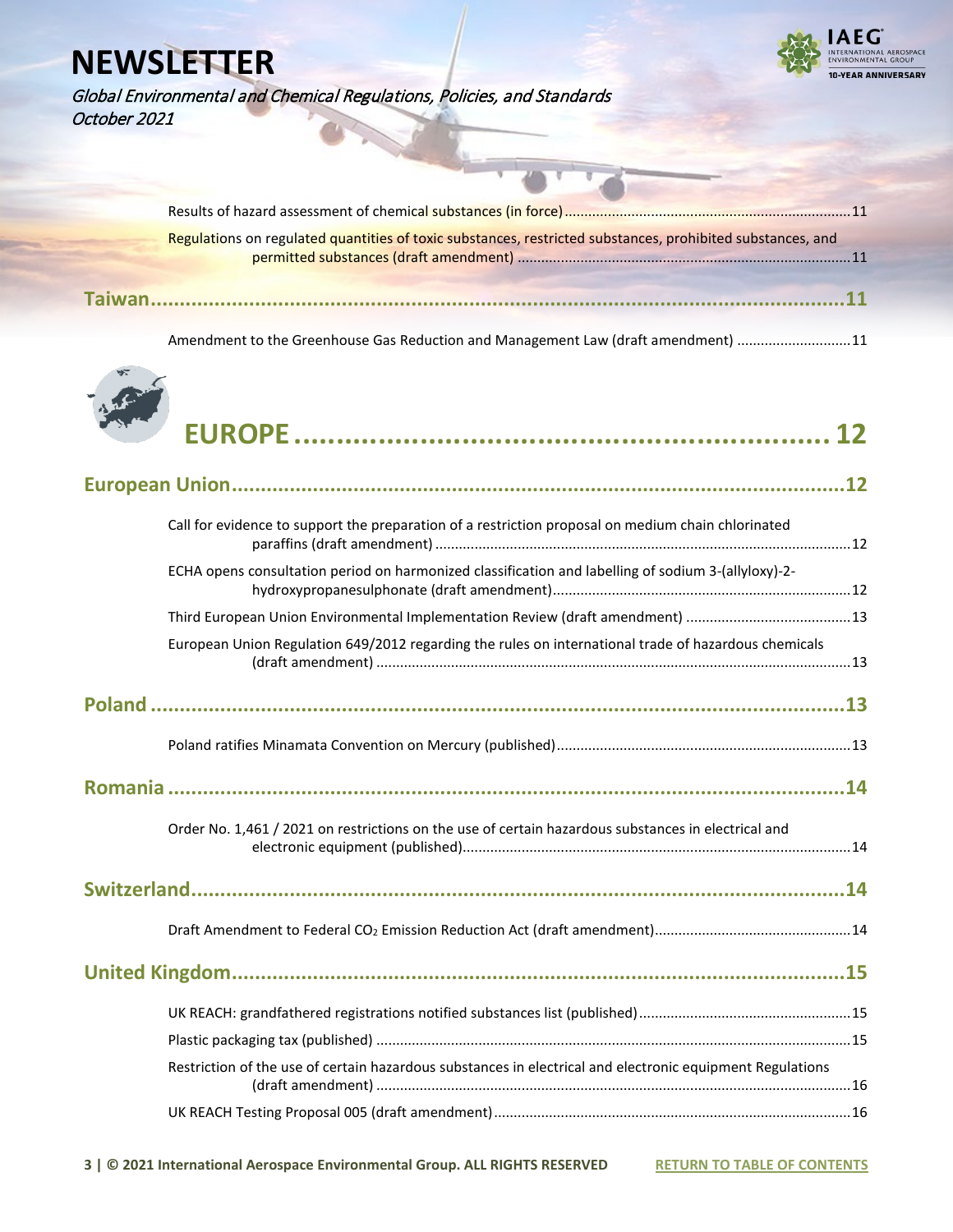

Global Environmental and Chemical Regulations, Policies, and Standards October 2021



## **NORTH AMERICA**

| EPA extends the submission deadline for the health and safety data reporting on 20 high-priority                                                                                                                                                                                 |  |
|----------------------------------------------------------------------------------------------------------------------------------------------------------------------------------------------------------------------------------------------------------------------------------|--|
| Phasedown of hydrofluorocarbons: Establishing the allowance allocation and trading program under the                                                                                                                                                                             |  |
|                                                                                                                                                                                                                                                                                  |  |
| The Environmental Protection Agency releases updated 2020 Toxics Release Inventory data (published) 19                                                                                                                                                                           |  |
| Updates to confidential status of chemicals on the Toxic Substances Control Act Inventory (announced)19                                                                                                                                                                          |  |
|                                                                                                                                                                                                                                                                                  |  |
|                                                                                                                                                                                                                                                                                  |  |
|                                                                                                                                                                                                                                                                                  |  |
| Extension of public comment period on the draft Integrated Risk Information System (IRIS) toxicological<br>review of perfluorobutanoic acid (PFBA) and related compound ammonium PFBA (draft                                                                                     |  |
| Further compliance date extension of the regulation of persistent, bioaccumulative, and toxic chemicals<br>under the Toxic Substances Control Act Section 6(h); PIP (3:1) (proposed rule) 21                                                                                     |  |
| United States Environmental Protection Agency Climate Adaptation Action Plan (draft plan)22                                                                                                                                                                                      |  |
| Information collection request: National Emission Standard for Hazardous Air Pollutants for Vinyl Chloride                                                                                                                                                                       |  |
| Significant new use rules on certain chemical substances (21-1.F) (draft amendment) 23                                                                                                                                                                                           |  |
| Announcement of the Carcinogen Identification Committee meeting scheduled for 6 December 2021 and<br>notice of availability of Hazard Identification Materials for Perfluorooctane Sulfonic Acid and<br>its salts and transformation and degradation precursors (announcement)23 |  |
| National Volatile Organic Compound Emission Standards for Aerosol Coatings (draft amendment) 24                                                                                                                                                                                  |  |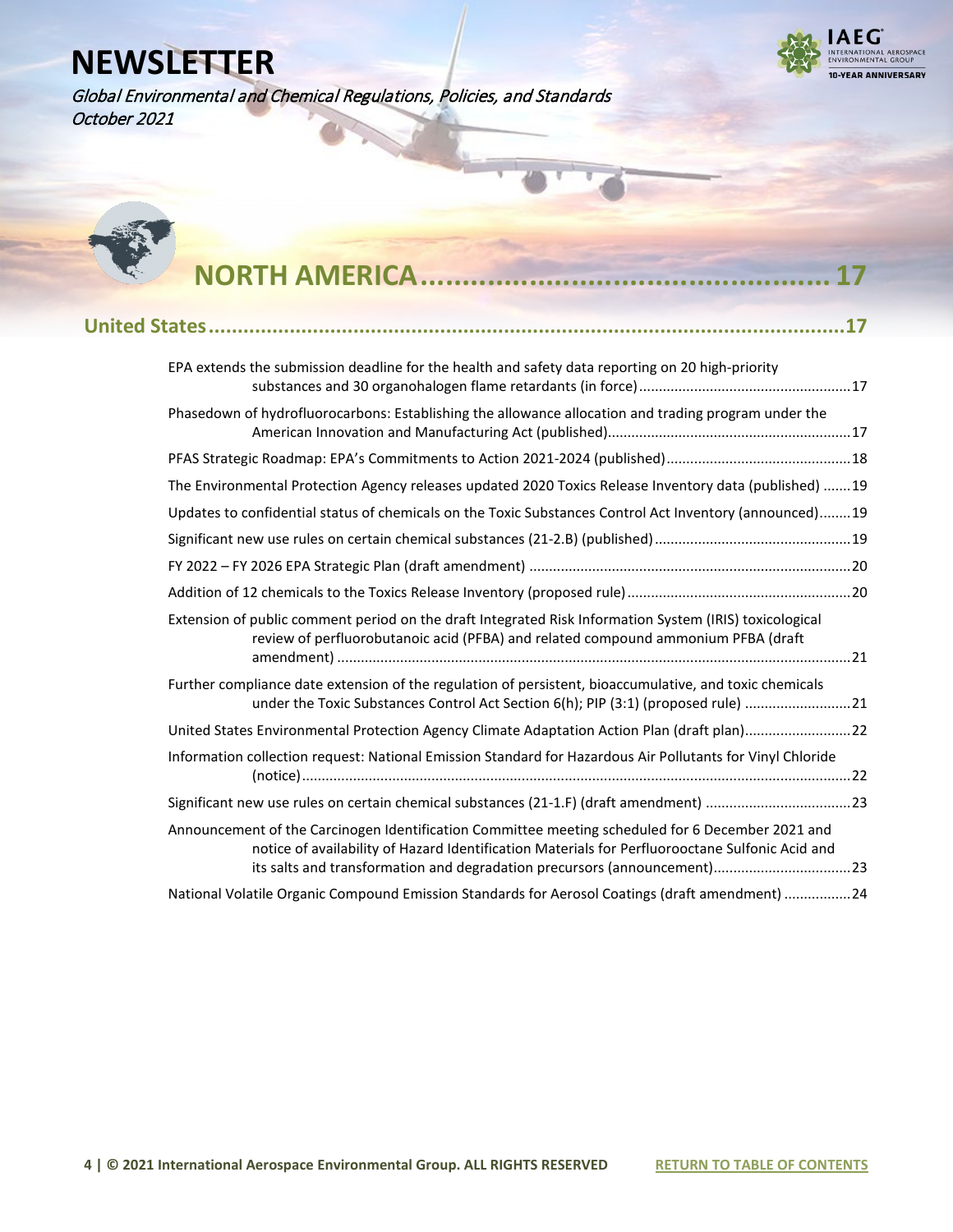

Global Environmental and Chemical Regulations, Policies, and Standards October 2021

| Australia publishes amendments to Rules 2021 under the Minamata Convention on Mercury (published)25 |
|-----------------------------------------------------------------------------------------------------|
| Call for information on chemicals unlikely to need further human health risk management controls    |
|                                                                                                     |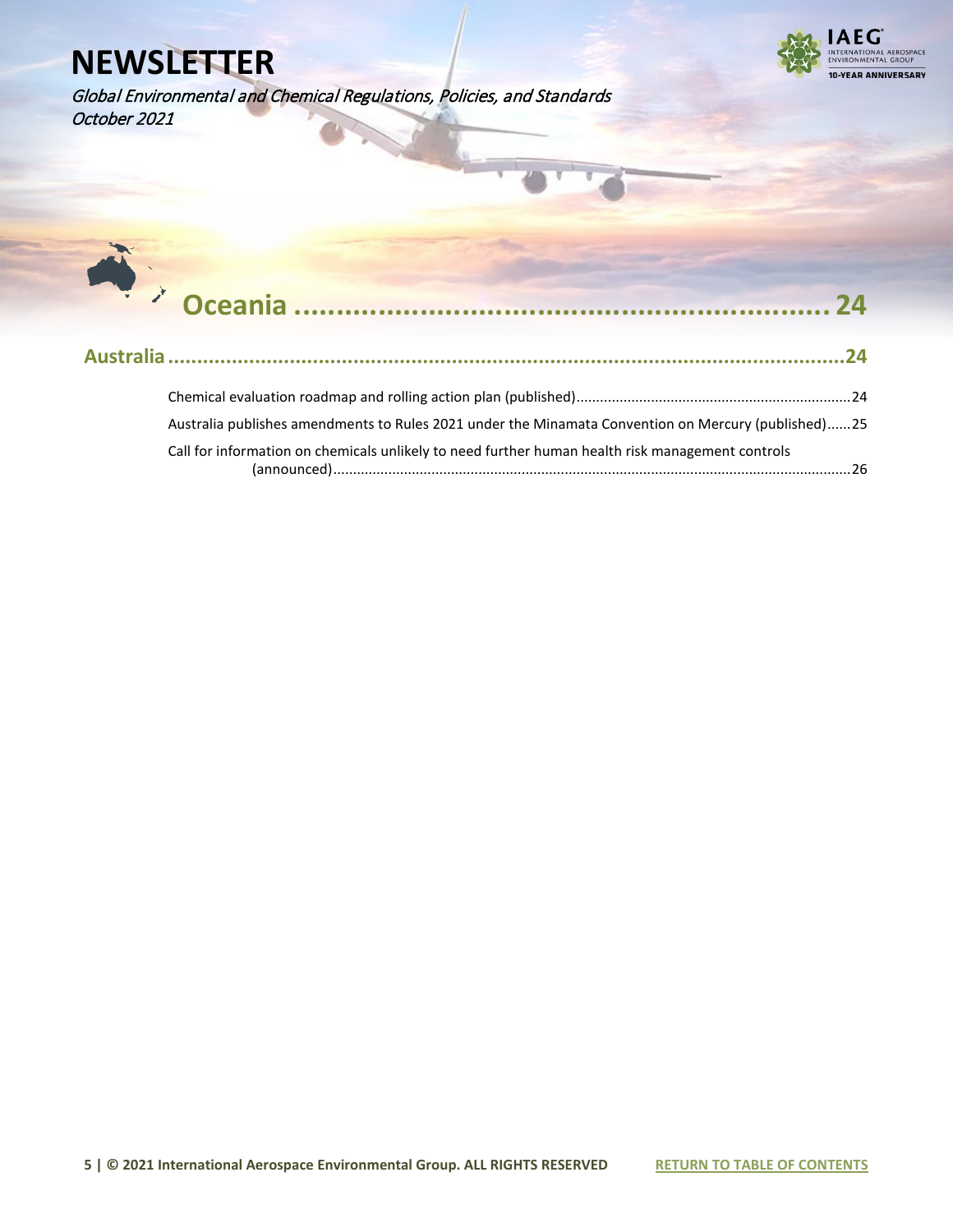Global Environmental and Chemical Regulations, Policies, and Standards October 2021



<span id="page-5-0"></span>

## **China**

### List of Controlled Ozone Depleting Substances (in effect)

The Chinese Ministry of Environmental Protection, Development, and Reform Commission and Ministry of Industry and Information Technology published the revised List of Controlled Ozone Depleting Substances (the List) in China (Announcement No. 44 of 2021), taking effect immediately.

The updates to the List are as follows:

- **»** addition of new types of controlled substances a category of 18 types of hydrofluorocarbons was added (in line with the Kigali Amendment to the Montreal Protocol), with their main uses and reduction obligations
- **»** clarification of the "controlled substances" definition the chemicals in the Annexes of the Protocol and all their isomers are clarified as controlled substances of the Protocol
- **»** updating of chemical information involving Chinese names, global warming potentials, and ozone depletion potentials of some substances in the List to be consistent with the Protocol

The List serves as a basis for the control of the production, sale, use, import, and export of controlled substances in China.

Penalties for non-compliance include fines and/or imprisonment.

The List can be found her[e in English](https://www.iaeg.com/elements/pdf/CHN_List_of_Controlled_Ozone_Depleting_Substances_english.pdf) and [in Chinese.](https://www.iaeg.com/elements/pdf/CHN_List_of_Controlled_Ozone_Depleting_Substances.pdf)

### Notice to consult on the addition of 23 substances into the Inventory of Existing Chemical Substances (draft amendment)

The Chinese Ministry of Ecology and Environment (MEE) initiated the consultation on adding 23 substances in the Inventory of Existing Chemical Substances (IECSC). Companies proposed these substances based on either "manufactured in" or "imported into China" (before 15 October 2003), which fulfilled the supplementation criteria but missed the previous supplementation window. These substances will be regulated as existing chemical substances in China. This approach will avoid new chemical registration or notification requirements under MEE Order No. 12.

Proposals to add substances to the inventory using these criteria are now expected to become a regular occurrence. The deadline for comments was 13 October 2021.

The list of 23 substances and other information can be found her[e in English](https://www.iaeg.com/elements/pdf/CHN_IECSC_Update_english.pdf) and [in Chinese.](https://www.mee.gov.cn/ywgz/gtfwyhxpgl/hxphjgl/wzml/202109/t20210926_953874.shtml)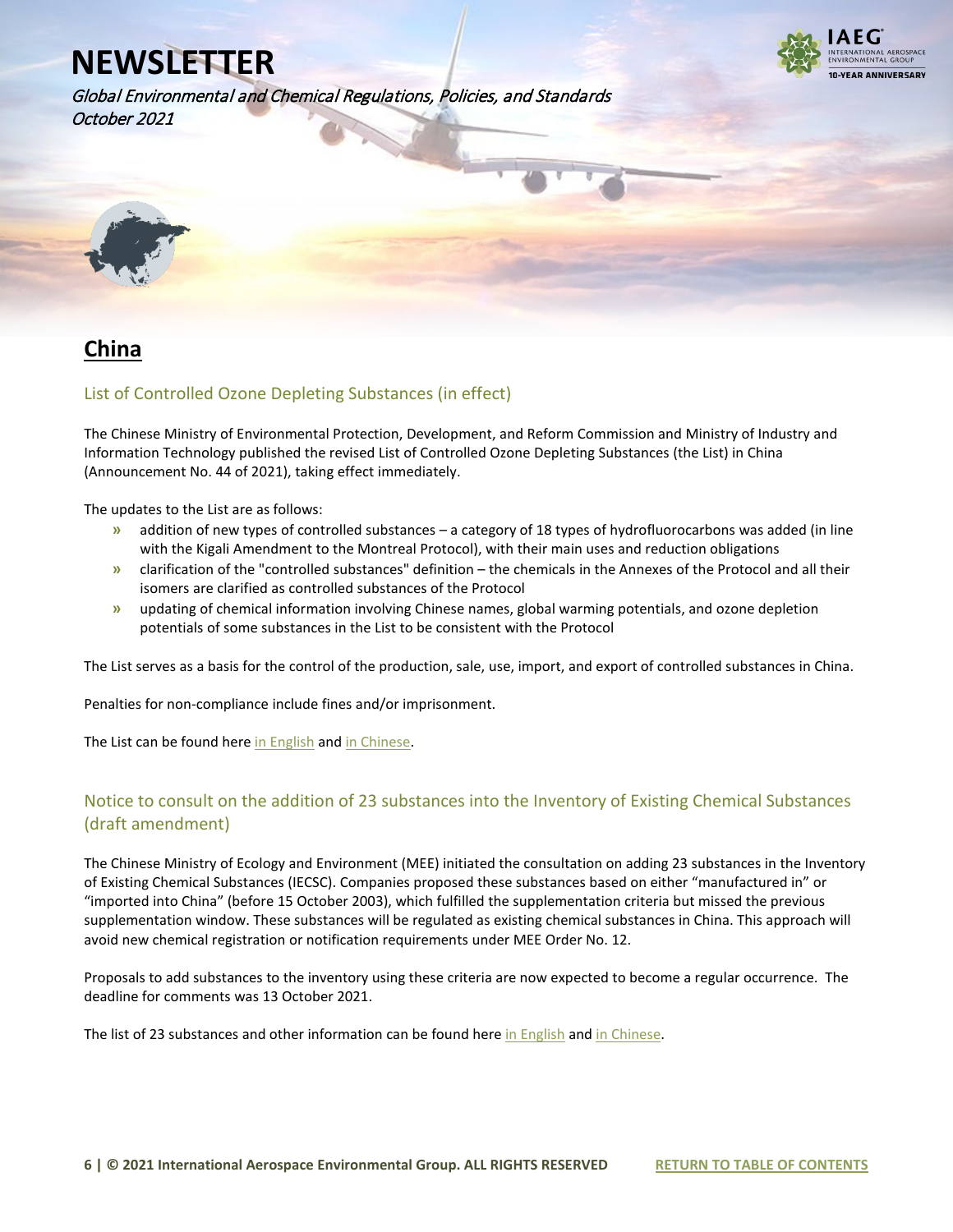

Global Environmental and Chemical Regulations, Policies, and Standards October 2021

#### Pollutant Management Action Plan (draft plan)

On 11 October 2021, China's Ministry of Ecology and Environment released a Draft Pollutant Management Action Plan to solicit comments, which were accepted until 22 October 2021. The draft plan was developed to more effectively manage pollutants that pose risks to the environment and/or human health but are not managed yet or cannot be managed through existing measures.

A total of 28 substances or substance groups are identified as new pollutants in the draft plan:

- **»** 1 endocrine disruptor
- **»** 10 substances regulated by the Stockholm Convention on Persistent Organic Pollutants
- **»** 10 substances controlled by the Stockholm Convention, which have previously been produced and used in China but are now banned
- **»** 6 substances on the Hazardous Air Pollutant List and Hazardous Water Pollutant List
- **»** antibiotics

The draft plan integrates new chemical management that imposes strict penalties on offenders by:

- **»** banning the production, processing, use, import, and export of hexabromocyclododecane from December 26, 2021
- **»** banning the sale of personal and home care products containing microbeads by the end of 2022
- **»** banning the production, processing, use, import, and export of perfluorohexanesulfonic acid (PFHxS), decabromodiphenyl ether, short-chain chlorinated paraffins, pentachlorophenol and its salts and esters, hexachlorobutadiene, and dechlorane plus in phases by the end of 2025
- **»** banning the use of nonylphenol in pesticide formulations
- **»** restricting the production, processing, and use of perfluorooctanesulfonic acid (PFOS) and perfluorooctanoic acid (PFOA) compounds

Carrying out special spot checks on companies involved in new chemical registration and on-the-spot inspections of the quality of registration test data are permitted according to the draft plan.

More information can be found here on the [draft](https://www.iaeg.com/elements/pdf/XXXChina_New_Pollutant_Management_Action_Plan_english.pdf) plan and on th[e draft solicitation](https://www.iaeg.com/elements/pdf/XXXChina_Instructions_for_New_Pollutant_Management_Action_Plan_english.pdf) of comments.

### **India**

#### Ratification of Kigali Amendment to the Montreal Protocol on substances that deplete the ozone layer (published)

On 4 October 2021, the United Nation Secretary General published a notice that India has ratified the Kigali Amendment to the Montreal Protocol on substances that deplete the ozone layer on 27 September 2021. Used as refrigerants, solvents, fire suppressants, foam blowing agents, aerosols, and propellants, there are currently 18 hydrofluorocarbons (HFCs) listed under the Kigali Amendment.

India, as a Group 2 developing country, is set to follow a HFC phase-out schedule after implementing a freeze in 2028:

- **»** 2032 reduce to 90% or less of baseline consumption
- **»** 2037 reduce to 80% or less of baseline consumption
- **»** 2042 reduce to 70% or less of baseline consumption
- **»** 2047 reduce to 15% or less of baseline consumption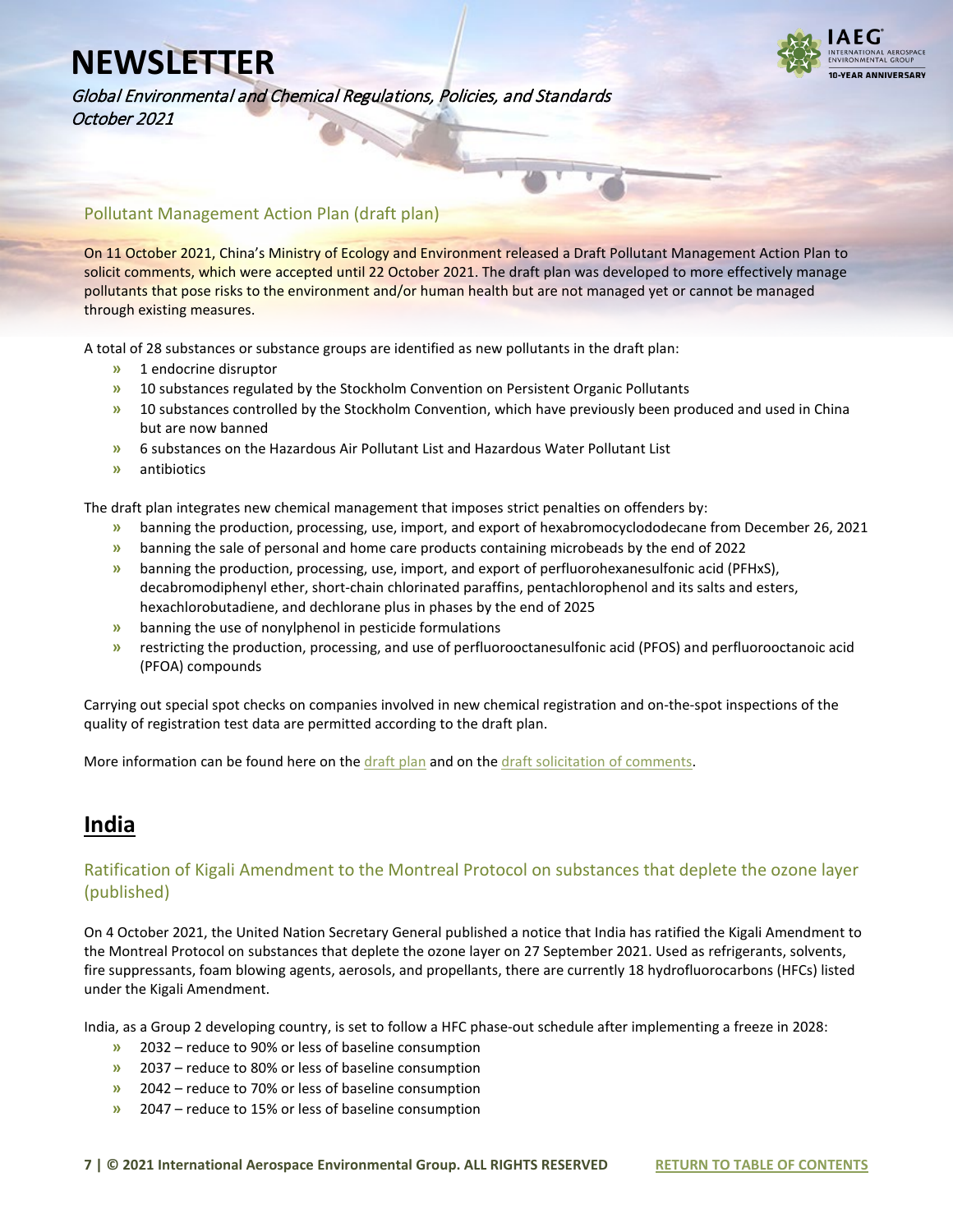Global Environmental and Chemical Regulations, Policies, and Standards October 2021



For more information refer to these *frequently asked questions* on the Kigali Amendment. Other information on the Kigali Amendment can be found her[e in French.](https://legilux.public.lu/eli/etat/leg/div/2021/09/27/a702/jo)

### Consultation on draft Indian standard- monomeric methylene diphenyl diisocyanate (MDI) and polymeric MDI specification (draft amendment)

The Bureau of Indian Standard (BIS) called for comments (were due 20 October 2021) from industry stakeholders on the draft of the revised standard on specifications of methylene diphenyl diisocyanate (MDI). MDI is a family of chemical substances with structural similarities. The substances may be in the monomeric or polymeric forms. The monomeric MDI (MMDI) is used in the manufacture of sealants, adhesives, paints, and varnish coatings. The main application of polymeric MDI (PMDI) is in the manufacture of rigid foams to insulate refrigeration equipment, houses, and cars.

The standard was first published in 2020 aiming to place MDI under a mandatory quality control order. The draft revision describes the requirements and the sampling/test methods for MMDI and PMDI. The proposed specifications also include new limits for isocyanate content, acidity level, and viscosity. Some new requirements for mandatory packaging labels are also presented in the revised version of the standard.

More information can be foun[d here.](https://www.iaeg.com/elements/pdf/IND_Revised_standard_of_MDI.pdf)

## **Japan**

### 2022 schedule for manufacturing/import notification of new chemical substances, etc. under the Chemical Substance Control Law (published)

On 16 September 2021, Japan's Ministry of Economy, Trade, and Industry (METI) published the 2022 schedule for companies to notify new chemical substances manufactured or imported at more than one tonne per year under the Chemical Substances Control Law (CSCL). The CSCL divides substances into the categories of existing and new chemicals. New chemicals must be notified and evaluated by METI, the Ministry of Labor and Welfare, and the Ministry of the Environment at least three months prior to manufacture or import.

Notifications should be made through the online "National Institute of Technology and Evaluation Chemical Substances Control Law Communication System" for evaluation. METI conducts risk assessments before and after the substances are placed on the market.

Notifications must include:

- **»** company name and address
- **»** the name of the responsible agent or notifier
- **»** substance identifiers (including chemical structure and formula)

The ministry said it plans to release the 2023 schedule next September.

Penalties for non-compliance include fines up to one million yen and/or imprisonment up to three years.

More information can be found her[e in English](https://www.iaeg.com/elements/pdf/JPN_2022_CSCL_Notification_schedule_english.pdf) an[d in Japanese.](https://www.meti.go.jp/policy/chemical_management/kasinhou/files/information/shinki/sinkikagakutodokedenittei2022.pdf)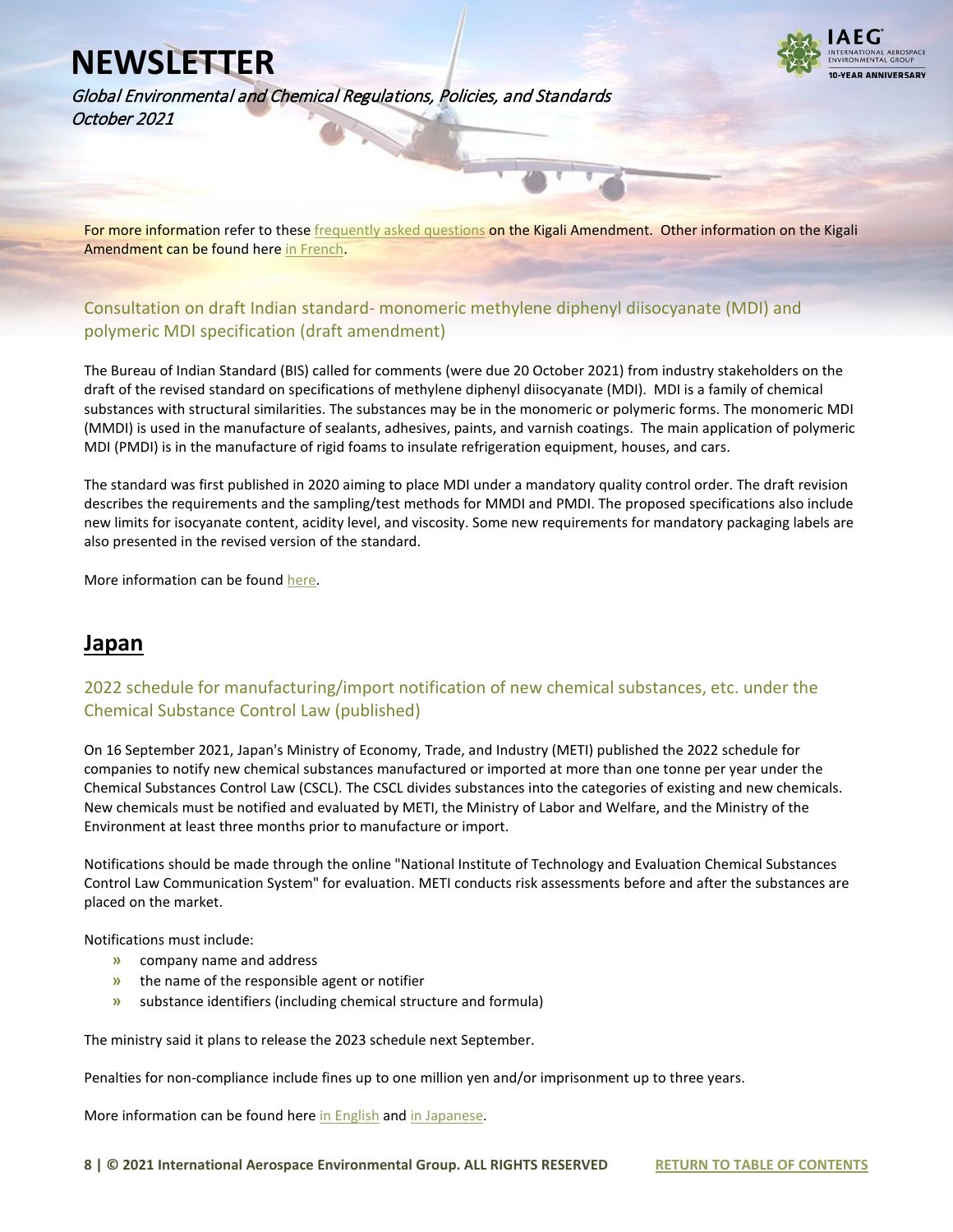

Global Environmental and Chemical Regulations, Policies, and Standards October 2021

Supplementary provisions of the Ordinance on the Examination and Production of Chemical Substances (published)

The Japanese Ministry of Environment's amended the Ordinance on the Examination and Production of Chemical Substances, which concerns the labelling of containers, packaging, and invoices of products, in which perfluorooctane sulfonic acid (PFOS; CAS No. 1763-23-1) and its salts are used, was published, and promulgated on 21 September 2021. This legislation aims to establish labelling measures to reduce or prevent environmental pollution by specific chemical substances – the substances included are now perfluorooctanoic acid (PFOA; CAS No. 335-67-1) and its salts as well as PFOS and its salts.

The labelling requirements for containers, packaging, and invoices of products in which PFOS or its salts, or PFOA or its salts are used include:

- **»** specifying on the label that PFOS or its salts, or PFOA or its salts are used
- **»** stating on the label that PFOS or its salt, or PFOA or its salt is a Class I Specified Chemical Substance
- **»** giving the content rate of PFOS or its salt, or PFOA or its salt on the label

There are no non-compliance provisions associated with this update.

More information can be found her[e in Japanese.](https://www.iaeg.com/elements/pdf/XXXJPN_Supplementary_provisions_of_the_Ordinance_on_the_Examination_and_Production_of_Chemical_Substances.pdf)

### Part of the Ministerial Ordinance that stipulates technical standards for fire extinguishers, fire extinguishing agents for fire extinguishers, and foam fire extinguishing agents (published)

The Japanese Ministry of the Environment's Ministerial Ordinance, which concerns technical standards for fire extinguishers that use perfluorooctane sulfonic acid (PFOS), was published, and promulgated on 21 September 2021. This legislation amends the scope of technical standards for liquid waste containing PFOS and its salts, or cloth or other unwanted materials to which PFOS and its salts are attached. Now, perfluorooctanoic acid (PFOA) and its salts are also included in the scope of the legislation ('PFOS and its salts' is replaced by 'PFOS and its salts, and PFOA and its salts').

There are no non-compliance provisions associated with this update.

More information can be found her[e in English](https://www.iaeg.com/elements/pdf/JPN_Ordinance_amending_technical_standards_for_fire_extinguishers.pdf) an[d in Japanese.](https://www.iaeg.com/elements/pdf/XXXJPN_Part_of_the_Ministerial_Ordinance_that_stipulates_technical_standards_for_fire_extinguishers.pdf)

Regarding the results of the Cabinet Order and the solicitation of opinions of the "Cabinet Order to partially revise the Law Enforcement Ordinance Concerning Understanding of Emissions of Specified Chemical Substances into the Environment and Promotion of Improvement of Management" (published)

Japan's Ministry of Economy, Trade, and Industry (METI) released a revised list of chemical substances under the Pollutant Release and Transfer Register (PRTR) Law. Based on the PRTR law, chemical companies must provide safety data sheets (SDS) as the main hazard communication document between the users of the substances.

METI added 53 substances to Class I and 34 substances to Class II chemicals list. For Class I substances, the suppliers must submit an annual report to the Ministry of Environment (MoE) and provide SDS to the downstream users. The report to the MoE must include an estimation of the amount of chemical substance released into the environment and the quantity of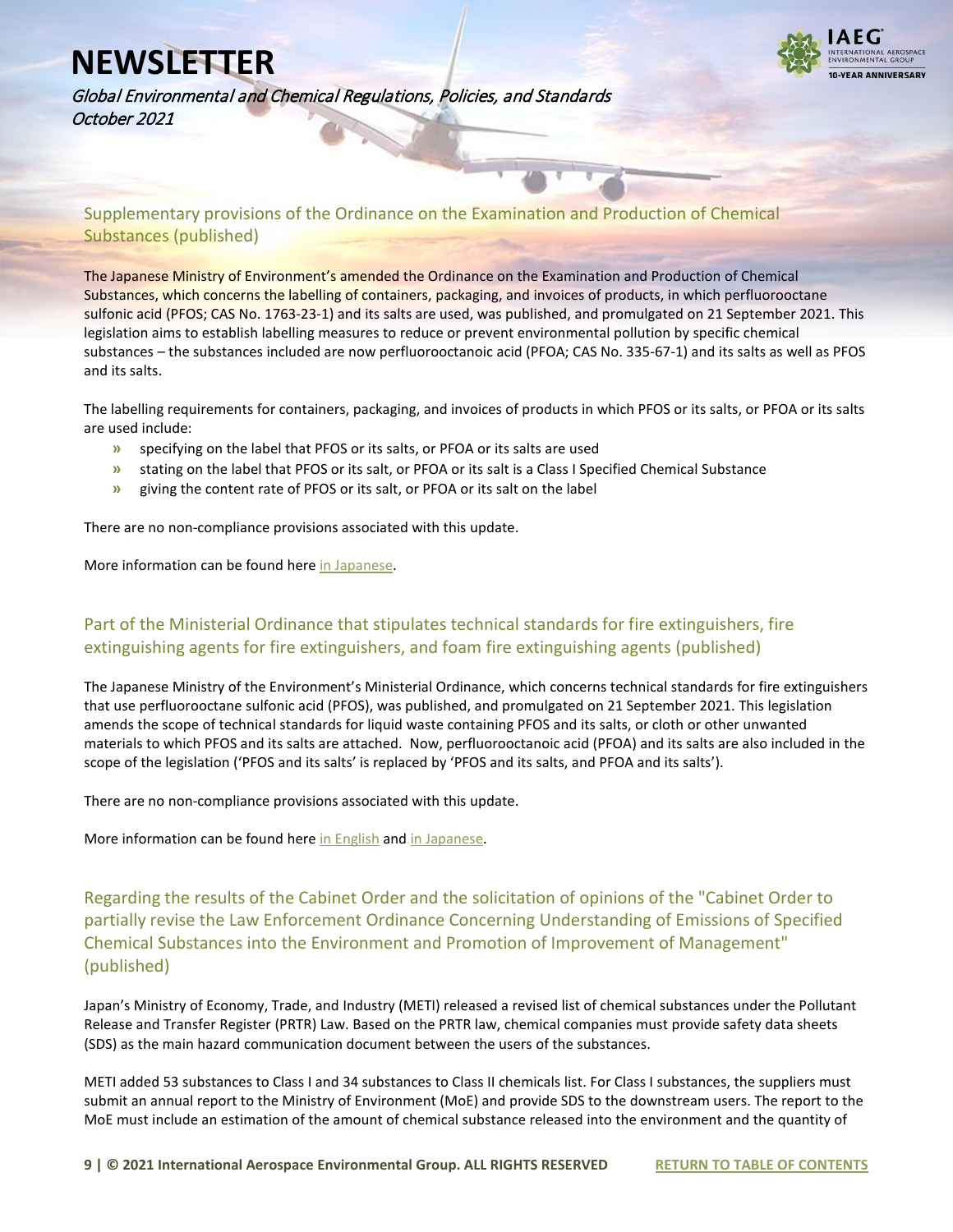

Global Environmental and Chemical Regulations, Policies, and Standards October 2021

the substance handled over a year. Suppliers of Class II substances do not need to comply with annual PRTR reporting obligation but providing an SDS is a mandatory requirement.

METI also introduced a new numbering system for the chemicals listed under the PRTR. This system facilitates finding the compliance requirements including the PRTR reporting obligations for chemical substances. The new numbering system will be used for the notification of chemical substances in 2024.

Penalties for non-compliance include fines.

More information can be found her[e in Japanese.](https://www.meti.go.jp/policy/chemical_management/law/prtr/seirei4.html) 

## **Philippines**

Consultation on Mandatory Requirements for Mercury Added Products in Electronic Products (draft law)

The Philippines' Department of Trade and Industry has issued the Draft Department Administrative Order (DAO) on the New Technical Regulation Concerning the Mandatory Product Certification of Mercury Added Products for public consultation. The draft DAO highlights the mandatory labelling and certification requirements. The Philippines embraces this opportunity to implement the Minamata Convention on Mercury as it relates to the products.

According to the draft DAO, products that do not comply with the restrictions and labelling and certification requirements would not be licensed. These products would also be banned from sale and other possible penalties might be applicable. All manufacturers of these products are required to apply for the Philippine Standard Certification Mark License and importers are required to apply for the Import Commodity Clearance.

Comments were due to the Bureau of Philippine Standards by 7 December 2021.

For more information you can refer to the [draft regulation](https://www.iaeg.com/elements/pdf/XXXPHL_Draft_Regulation_Product_Certification_Mercury_english.pdf) and to th[e list of mercury products](https://www.iaeg.com/elements/pdf/XXXPHL_Draft_Regulation_Product_Certification_Mercury-Product_List_english.pdf) included in the regulation.

### The New Technical Regulation Concerning the Mandatory Product Certification of Mercury added products (draft law)

On 12 October 2021, the Philippine's Department of Trade and Industry published a draft Department Administrative Order to limit the mercury content in electrical and electronic products, and the mandatory labelling and certification requirements. This was done to implement Philippine's responsibilities under the Minamata Convention on Mercury after ratification on 8 July 2020.

The draft order requires the manufacturers of mercury containing products to apply for the Philippine standard (PS) certification mark and for importers to obtain import commodity clearance (ICC). Product labels must include markings referencing the relevant national standards, the PS or ICC marking, the mercury content (in mg), and the general labelling requirements under the Consumer Act of the Philippines. The draft order sets mercury content limits for several products, including batteries, switches and relays with very high accuracy capacitance, high frequency radio frequency switches, and multiple types of fluorescent lamps.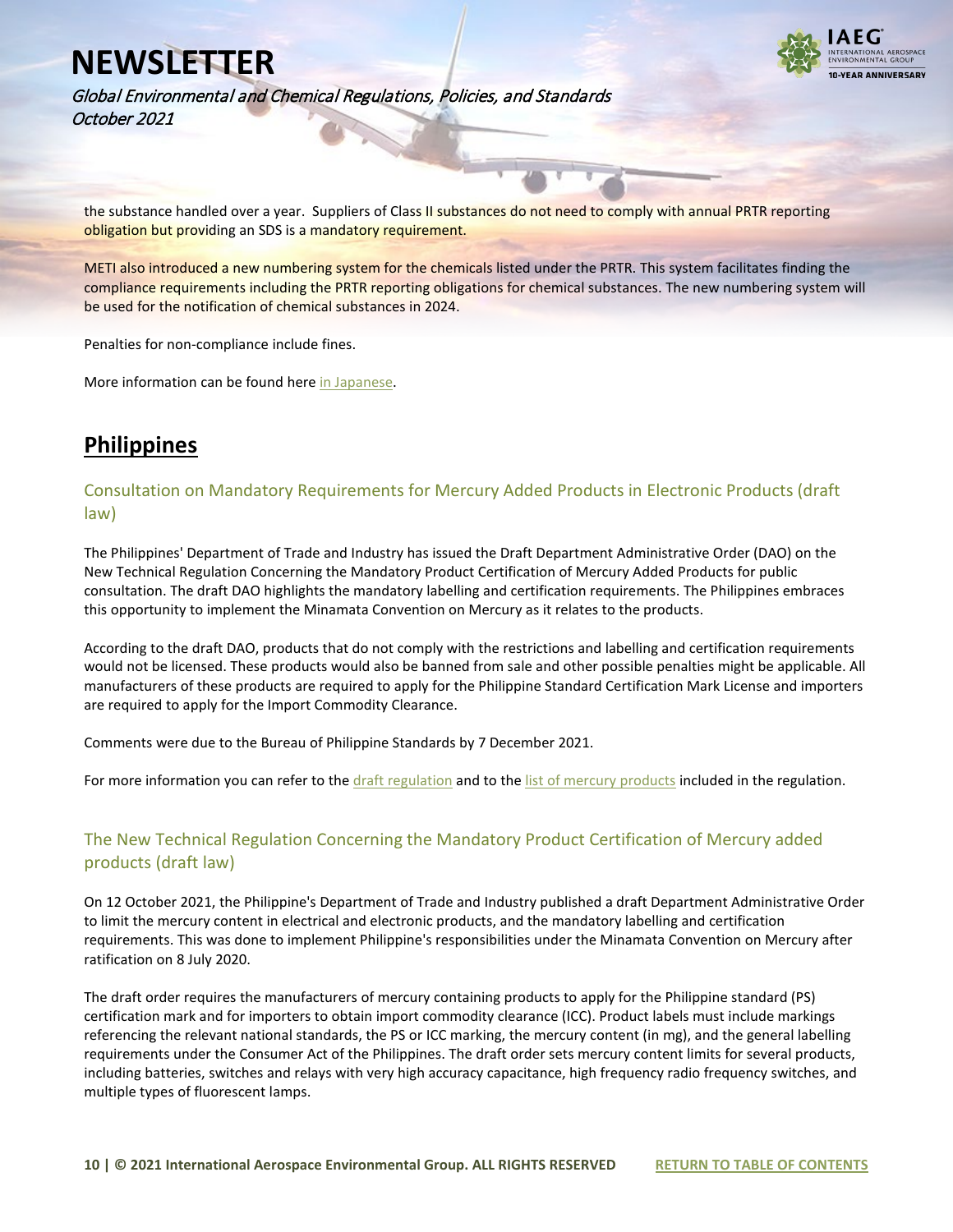

Global Environmental and Chemical Regulations, Policies, and Standards October 2021

The penalties for products not complying with the requirements include lack of licensing, ban from sale, and subject to removal from the market.

Comments were due on 7 December 2021.

More information can be foun[d here.](https://www.iaeg.com/elements/pdf/XXXPHL_Draft_Regulation_Product_Certification_Mercury_english.pdf)

## **South Korea**

#### Results of hazard assessment of chemical substances (in force)

The National Institute of Environmental Science has announced the results for the hazard examination in accordance with Article 21 of the Act on Registration and Evaluation of Chemical Substances (K-REACH) to disclose the results of hazard review and Article 28 of the Enforcement Regulations of the same Act. K-REACH regulates the designation of hazardous chemical substances through registration and evaluation. Following the hazard examination, the Ministry of Environment can classify substances into the following four categories: toxic substance, authorization substance, restricted substance, or prohibited substance.

The results of the hazard examination for 90 new chemical substances can be found here.

#### Regulations on regulated quantities of toxic substances, restricted substances, prohibited substances, and permitted substances (draft amendment)

The South Korean Ministry of Environment has published a draft amendment to the Regulations on regulated quantities of toxic substances, restricted substances, prohibited substances, and permitted substances. This regulation is made in accordance with the Enforcement Regulations of the Chemical Control Act. The draft amendment includes the addition of 23 new substances (No. 2021-1-1057~2021-1-1079) that would now be classified as toxic substances in Appendix 1 (amendments seen in blue text), and their upper and lower prescribed quantities. The amendment also updates CAS numbers for the following two substances that were previously designated as toxic:

- **»** oleic acid compound with (Z)-N-octadec-9-enylpropane-1,3-diamine (CAS No. 40027-38-1)
- **»** acetonitrile; methyl cyanide (CAS No. 75-05-8)

Comments were due on 28 October 2021.

More information can be found in th[e draft amendment](https://www.iaeg.com/elements/pdf/KOR_Draft_amendment_to_regulation_of_regulated_quantities_english.pdf) and in th[e administrative notice.](https://www.iaeg.com/elements/pdf/KOR_Admin_notice_for_draft_amendment_to_regulation_of_regulated_quantities_english.pdf)

### **Taiwan**

#### Amendment to the Greenhouse Gas Reduction and Management Law (draft amendment)

On 21 October 2021, the Taiwan Environmental Protection Agency published a draft amendment to the Greenhouse Gas Reduction and Management Law. The Law contains provisions for the management of greenhouse gas reduction in line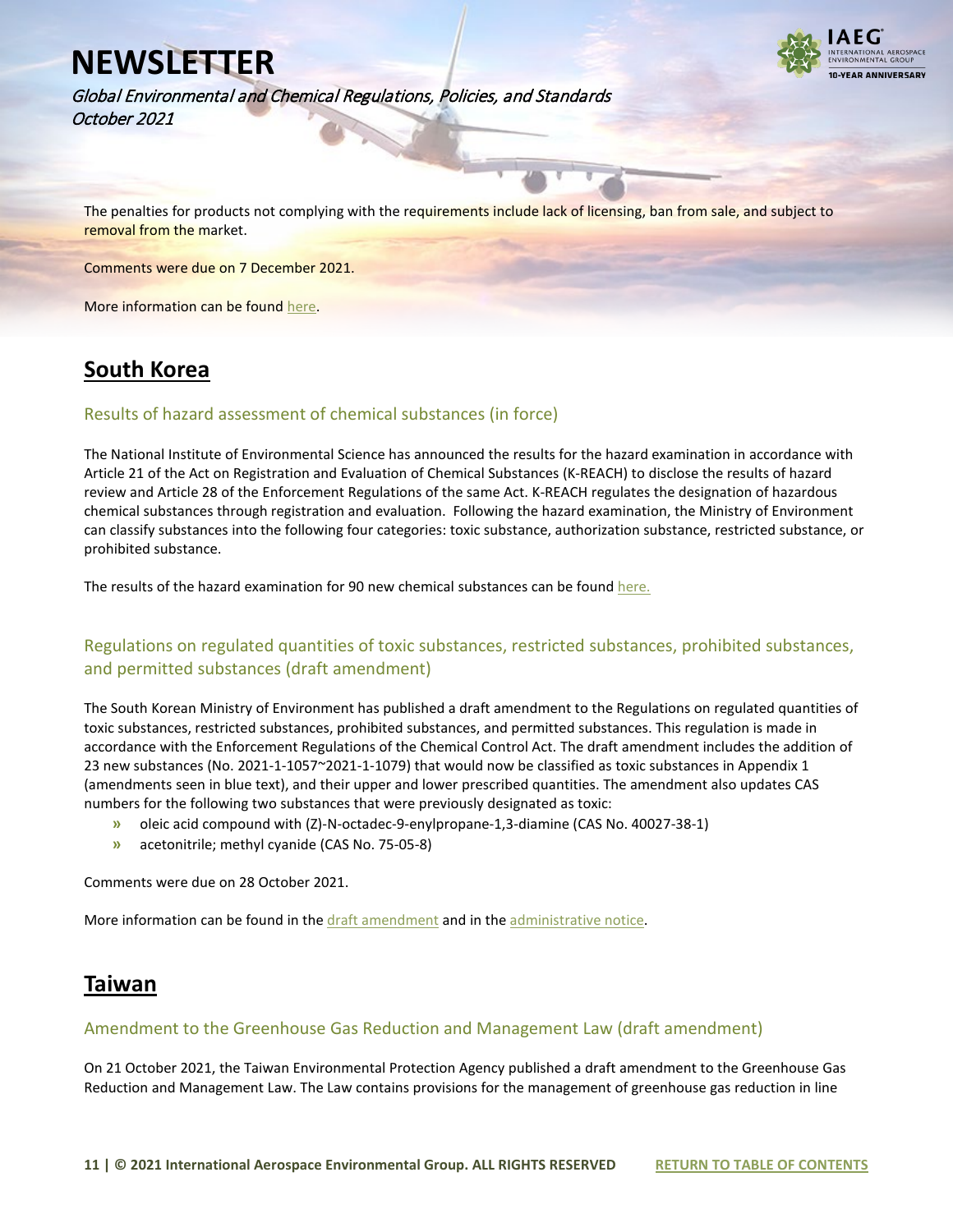

Global Environmental and Chemical Regulations, Policies, and Standards October 2021

with international standards to achieve a net zero greenhouse gas emission target in 2050. The major revisions are noted below:

- **»** long-term goals for net-zero emissions
- **»** increasing the power of the governing agency
- **»** addition of the performance standards with which manufacturing processes, equipment, or appliance should comply
- **»** penalties for violating the requirement to meet performance standards

Interested parties are invited to provide comments until the deadline of 20 December 2021.

More information can be found her[e in English](https://www.iaeg.com/elements/pdf/XXXTWN_Draft_Amendment_to_GHG_Reduction_and_Management_Law.pdf) an[d in Chinese.](https://join.gov.tw/policies/detail/01d4d1cc-d3d1-41f7-acec-aa5042bdaddb) 

<span id="page-11-0"></span>

## **European Union**

### Call for evidence to support the preparation of a restriction proposal on medium chain chlorinated paraffins (draft amendment)

Following the request from the European Commission, the European Chemicals Agency (ECHA) is preparing a restriction dossier on the manufacture, use (industrial, professional, consumer), and placing on the market of medium chain chlorinated paraffins (MCCP) in substances, mixtures, and articles. MCCP is used in adhesives and sealants, in polyvinylchloride (PVC), in rubber, in metalworking fluids, in paints and coatings, in textiles and fabrics, and in paper. In view of these concerns and to reduce the releases and exposures of MCCP into the environment, ECHA is considering proposing a ban as the default EU-wide risk management option. The call for evidence is to support the preparation of a restriction proposal on MCCP. The information gathered will be used to assess the risks from the use of MCCP and the socio-economic impacts of any restrictions proposed to address the risks. Comments were due on 7 November 2021.

More information can be found in the registry of restriction intentions until outcome.

### ECHA opens consultation period on harmonized classification and labelling of sodium 3-(allyloxy)-2 hydroxypropanesulphonate (draft amendment)

The European Chemicals Agency (ECHA) opened a consultation period to invite comments on the hazard classes of sodium 3-(allyloxy)-2-hydroxypropanesulphonate (CAS No. 52556-42-0; EC No. 258-004-5) used in manufacturing of chemicals, plastics, paint, surface treatments; in corrosion inhibitors and anti-scaling agents as well as in adhesives, paints, coatings, resin products, and water treatment products.

Comments were due on 3 December 2021.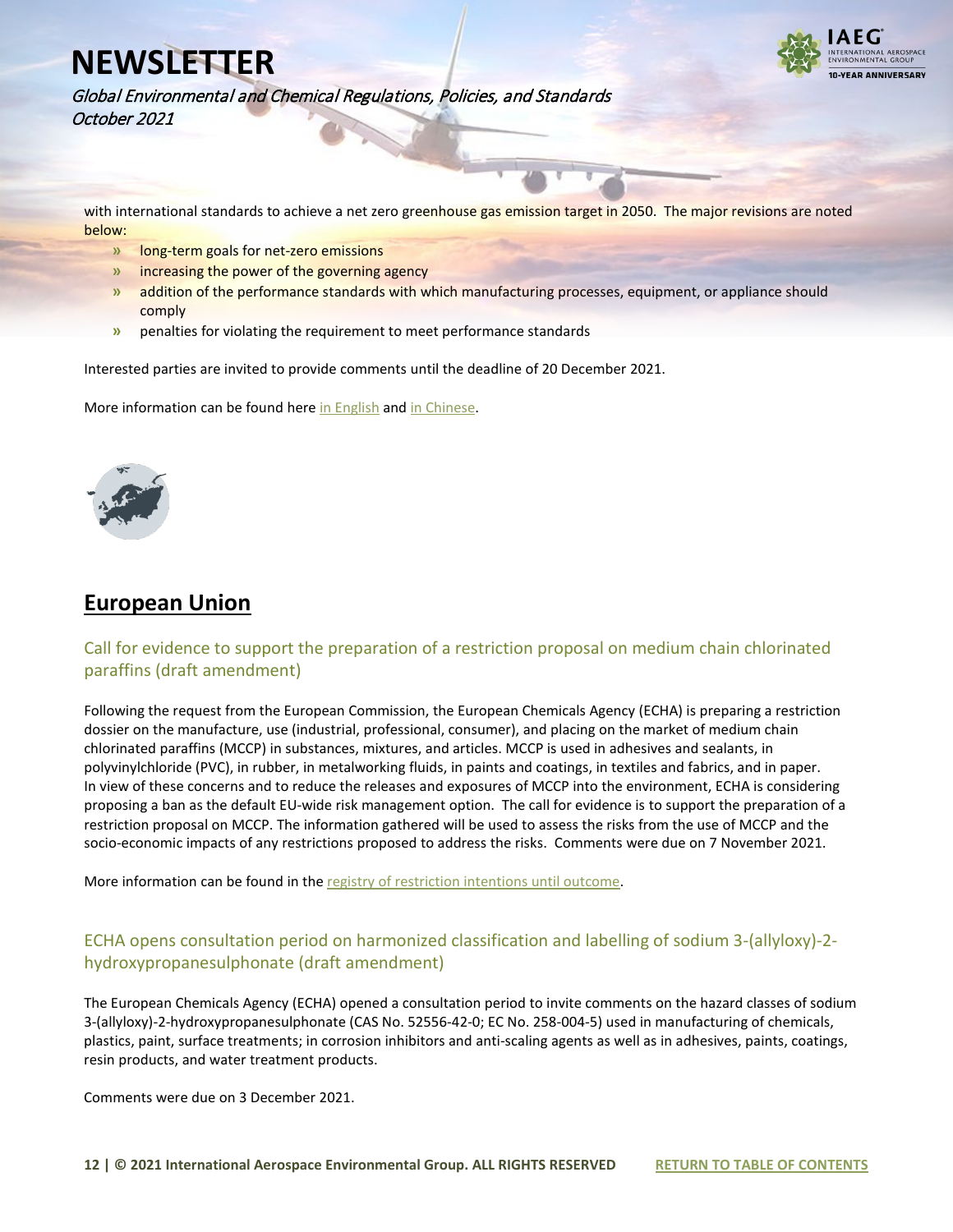

Global Environmental and Chemical Regulations, Policies, and Standards October 2021

More information can be found in th[e registry of CLG intentions until outcome.](https://echa.europa.eu/registry-of-clh-intentions-until-outcome/-/dislist/details/0b0236e1850909ff) 

### Third European Union Environmental Implementation Review (draft amendment)

The third European Union (EU) Environmental Implementation Review (EIR), which aims to improve the implementation of EU environmental law and policy in EU Member States, was published on 20 September 2021 and is expected to be adopted in 2022 (comments were due on 18 October 2021). The first and second EU EIRs were adopted in February 2017 and April 2019, respectively.

The enhancement of the implementation of EU environmental legislation will be achieved by thorough analysis of the implementation of these legislations in EU Member States, identification of any implementation gaps, and consultation and collaboration to find solutions for any issues.

The third EU EIR will have the following:

- **»** 27 country reports (Staff Working Documents) this will outline the compliance (including good practices, points of excellence and any challenges faced) of each Member State with the obligations under the EU environmental legislation
- **»** Communication (policy paper) this will provide policy proposals and guidance to Member States (priority actions)

More information can be foun[d here.](https://ec.europa.eu/info/law/better-regulation/have-your-say/initiatives/13103-EU-environmental-law-implementation-review-2022_en)

### European Union Regulation 649/2012 regarding the rules on international trade of hazardous chemicals (draft amendment)

The European Commission has invited comments for their draft amendment to the European Union (EU) Regulation 649/2012 (published on 19 October 2021), which concerns the rules on the international trade (export and import) of hazardous chemicals. The draft amendment aims to prevent unwanted imports and ensure safety information (e.g., hazards, risks, and safe handling) is provided for hazardous chemicals that are exported.

The draft amendment makes the following changes to EU Regulation 649/2012:

- **»** Annex I (substances subject to export restrictions) adding some pesticides that are banned in the EU
- **»** Annex V (substances that cannot be exported) adding some pollutants and mercury products

Comments were due by 16 November 2021.

More information can be foun[d here.](https://ec.europa.eu/info/law/better-regulation/have-your-say/initiatives/12509-Hazardous-chemicals-rules-on-export-and-import-update-_en)

## **Poland**

#### Poland ratifies Minamata Convention on Mercury (published)

On 5 October 2021, the United Nation Secretary General published a notice that Poland has ratified the Minamata Convention on Mercury (the Convention) on 30 September 2021. The Convention is an international treaty designed to protect human health and environment from the harmful effects associated with anthropogenic emissions and releases of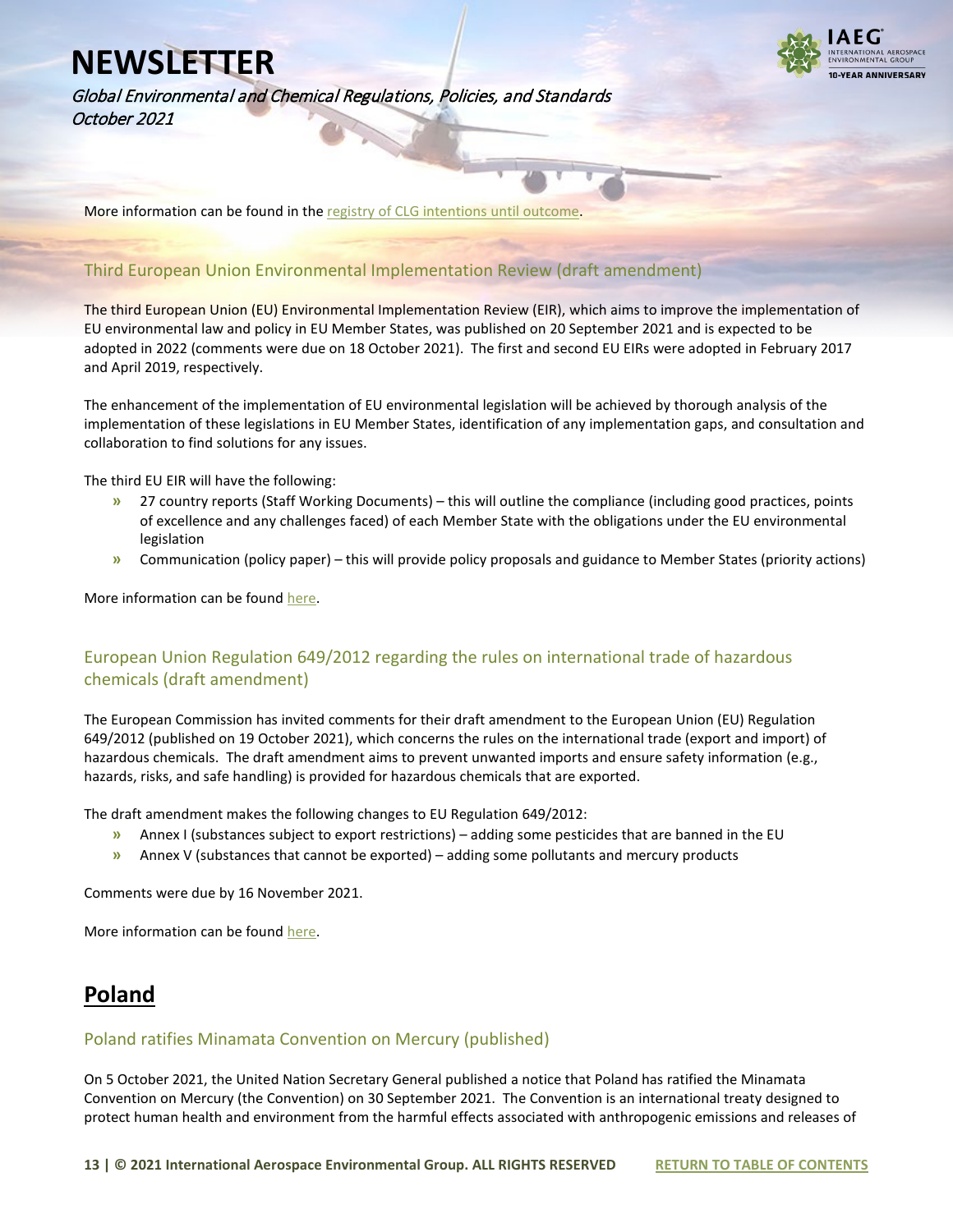

Global Environmental and Chemical Regulations, Policies, and Standards October 2021

mercury and its compounds. The Convention addresses mercury throughout its whole life cycle, from mining through to its management as waste. The Convention applies to mercury, mercury compounds, and products or product components that contain intentionally added mercury or a mercury compound (mercury-added product).

More information on the Convention can be found here [in French.](https://legilux.public.lu/eli/etat/leg/div/2021/09/30/a706/jo)

## **Romania**

### Order No. 1,461 / 2021 on restrictions on the use of certain hazardous substances in electrical and electronic equipment (published)

The 6 September 2021 Romanian Ministry of Environment, Water and Forest's Order 2021 amends the previous Romanian Order No. 1,601 of 27 June 2013 ("Order 2013") on electrical and electronic equipment (EEE) restrictions and implements the European Commission Delegated Directive (EU) 2021/647 of 15 January 2021 on the use of certain lead and hexavalent chromium compounds in electrical and electronic initiators of explosives.

Annex No. 1 of Orders 2013 and 2021 provides a list of substances (for various uses), which have derogation from the EEE restrictions under the Government Decision No. 3222 / 2013 on restrictions on the use of certain hazardous substances in EEE.

Order 2021 amends Order 2013 by adding Point 45 to Annex No. 1 (applies to lead uses specified in Category 11, and expires on 20 April 2026), which includes the following substances:

- **»** lead diazide (CAS No. 13424-46-9), lead styphnate (CAS No. 15245-44-0), lead dipicramate (CAS No. unavailable), lead tetroxide (CAS No. 1314-41-6), and lead dioxide (CAS No. 1309-60-0) in electrical and electronic initiators of explosives for civil (professional) use
- **»** barium chromate (CAS No. 10294-40-3) in long time pyrotechnic delay charges of electric initiators of explosives for civil (professional) use

Annex No. 1 contains a list of uses exempted from the restrictions in the regulation.

There are no non-compliance measures associated with this update.

More information can be found her[e in English](https://www.iaeg.com/elements/pdf/ROM_Order_No_1461_of_2021_english.pdf) an[d in Romanian.](https://www.iaeg.com/elements/pdf/ROM_Order_No_1461_of_2021.pdf)

## **Switzerland**

#### Draft Amendment to Federal  $CO<sub>2</sub>$  Emission Reduction Act (draft amendment)

The Swiss Federal Council published a draft amendment to the Federal CO<sub>2</sub> Emission Reduction Act (CO<sub>2</sub> Act) on 4 October 2021. The CO<sub>2</sub> Act aims to reduce greenhouse gas (GHG) emissions, particularly CO<sub>2</sub> emissions, which result from the use of fossil fuels (thermal and motor fuels) as energy sources. By 2030, Switzerland must reduce GHG emissions by at least 50% of the 1990 level. This is in accordance with the Paris Climate Agreement, which Switzerland ratified on 6 October 2017.

On 13 June 2021, a referendum on the previous revision of the CO<sub>2</sub> Act was carried out. The Swiss electorate rejected this revision. The draft amendment addresses the issues highlighted by the voters such as high CO<sub>2</sub> tax. In addition, the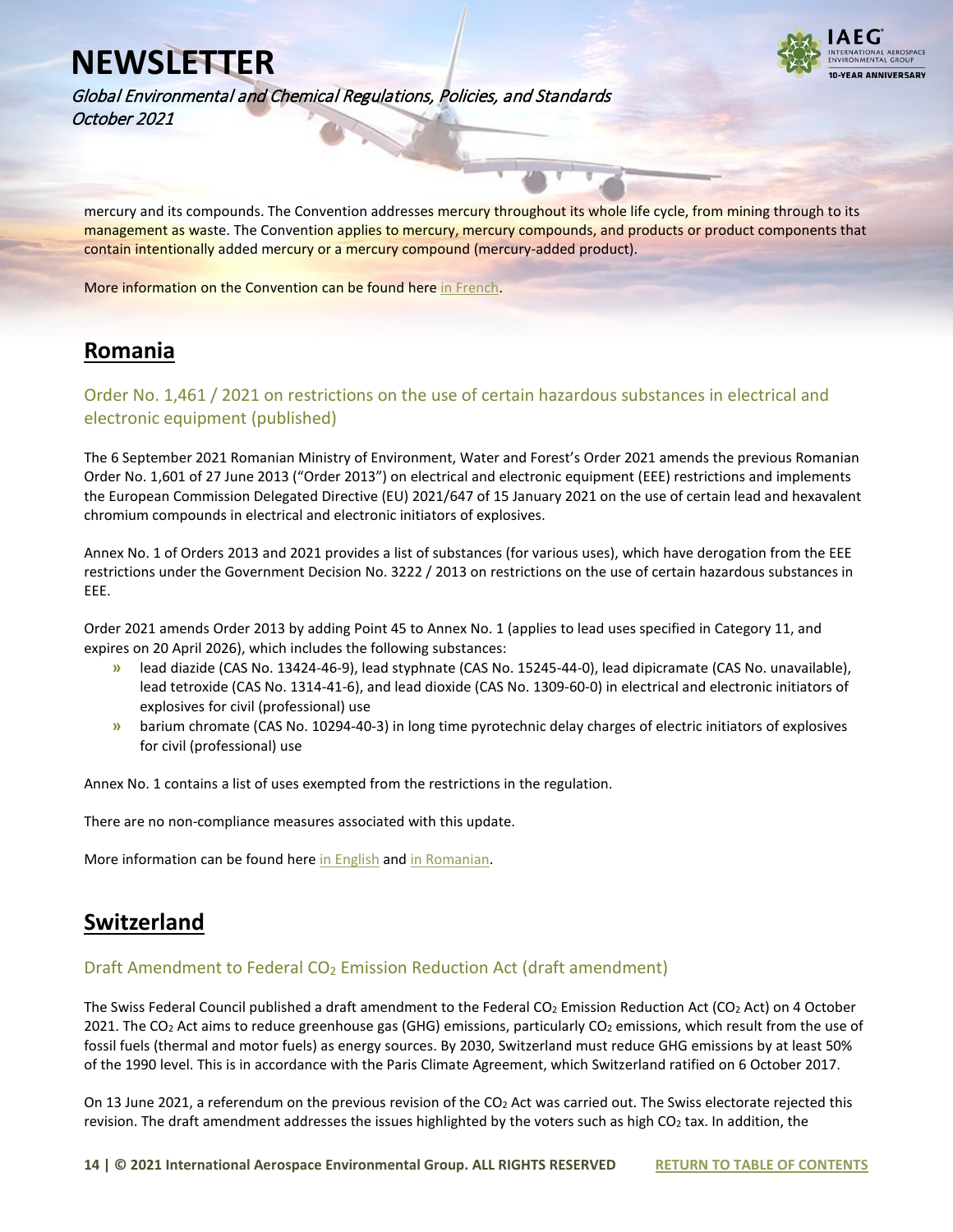

Global Environmental and Chemical Regulations, Policies, and Standards October 2021

requirement to reduce the GHG emissions by 21.5% (compared to 1990) has been extended to 2024 (Article 3 of the Draft Amendment). An average of 19.5% GHG emissions reduction (compared to 1990) must be achieved for the period of 2021 to 2024. If this cannot be achieved, the Federal Council shall submit an investment program for climate protection to the Parliament.

The draft amendment may be subject to a referendum. If a referendum does not take place, the draft amendment will enter into force on 1 January 2022. Otherwise, the Federal Council may alter the in-force date.

More information can be found her[e in English](https://www.iaeg.com/elements/pdf/CHE_Draft_Amendment_to_CO2_Act_english.pdf) and in French.

## **United Kingdom**

#### UK REACH: grandfathered registrations notified substances list (published)

The United Kingdom (UK) Department for Environment, Food, and Rural Affairs (DEFRA) has published a "UK REACH: grandfathered registration notified substances list," which contains the names and CAS/EC numbers for substances taken from notifications made under Article 127B(4)(a) of UK REACH.

This article required registrants of a former EU REACH registration "grandfathered" into UK REACH to notify the Health and Safety Executive (HSE) of basic information about their registration ("initial transitional data"). The list includes data provided through 1 July 2021 and can be downloaded from the link provided below. However, note that DEFRA does not guarantee the accuracy of the information, nor does it claim this list to be a complete and verified list of all substances with registrations that were transferred into UK REACH.

Substances will not appear on the list if:

- **»** no initial transitional data has been submitted
- **»** the initial transitional data is confidential
- **»** the substance is only imported by a new registrant or a former downstream user or distributor

Penalties for non-compliance with UK-REACH include fines and/or imprisonment.

More information can be foun[d here.](https://www.gov.uk/government/publications/uk-reach-grandfathered-registrations-notified-substances-list?utm_source=govdelivery&utm_medium=email&utm_campaign=chemicals-guidance-hse&utm_term=duin-1&utm_content=reach-1-oct-21)

#### Plastic packaging tax (published)

The United Kingdom (UK) has introduced "Plastic Packaging Tax", effective from 1 April 2022, to encourage the use of recycled plastic rather than new plastic within packaging. The aim of the tax is to provide a clear economic incentive for businesses to use recycled plastic. The tax will be applicable to plastic packaging manufactured in or imported into the UK that contain less than 30% recycled plastics. Imported plastic packaging will be liable to the tax as well, even if the packaging is unfilled or filled with goods (e.g., plastic bottles with drinks).

Applicable stakeholders include:

- **»** UK manufacturers of plastic packaging
- **»** importers of plastic packaging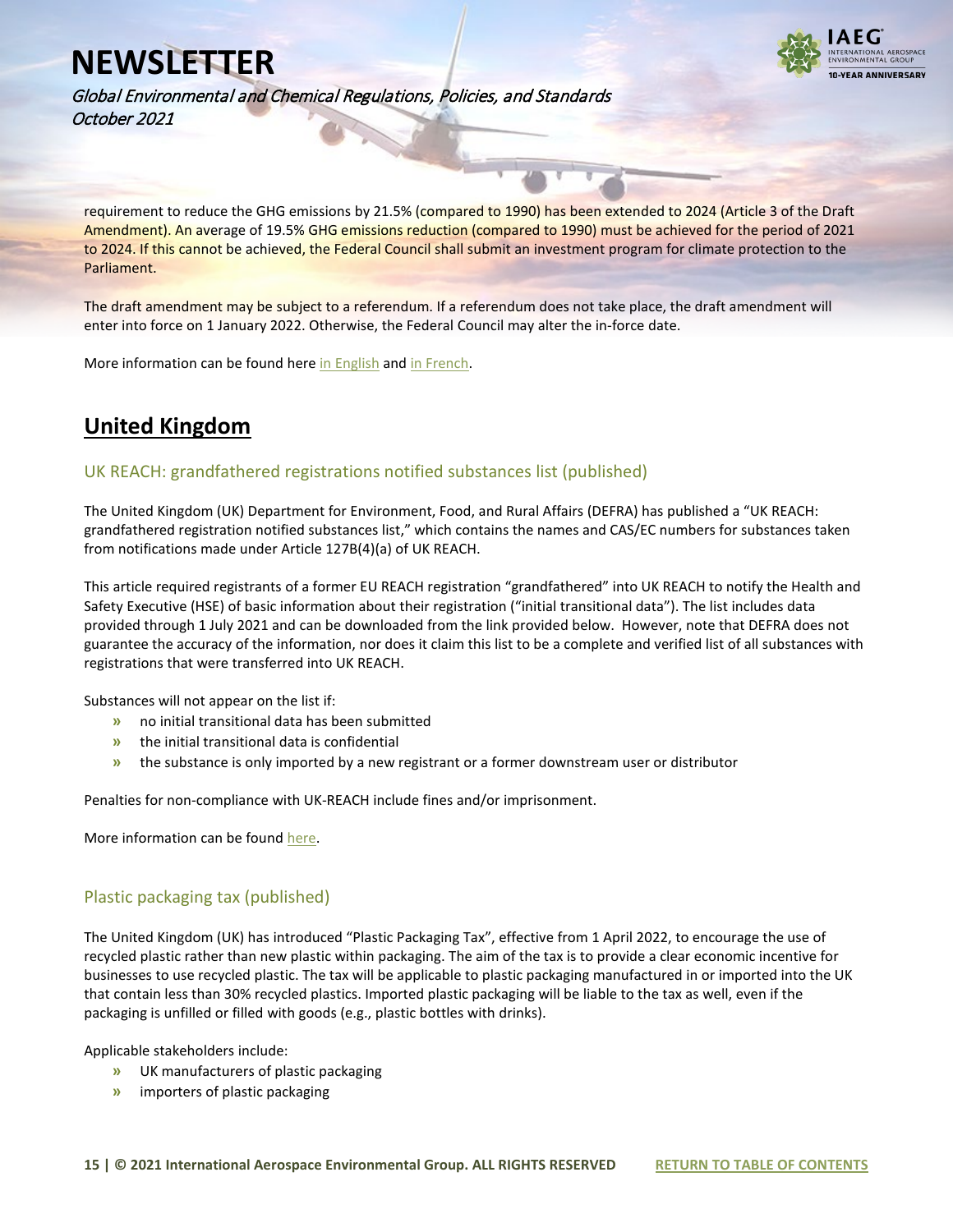

Global Environmental and Chemical Regulations, Policies, and Standards October 2021

- **»** business customers of manufacturers and importers of plastic packaging
- **»** consumers who buy plastic packaging or goods in plastic packaging

The rate of the tax would be £200 per metric tonne of plastic packaging. It is expected to impact approximately 20,000 manufacturers and importers of plastic packaging. However, exemptions are also applicable for manufacturers and importers of less than 10 tonnes of plastic packaging per year. Businesses will need to keep records and register for the tax even if all the manufactured or imported packaging contains more than 30% recycled plastic.

Penalties for non-compliance include civil and criminal penalties for failing to comply with the tax. This includes penalties for failure to register, failure to file returns, and failure to pay the tax.

More information can be found in this [guidance overview.](https://www.gov.uk/government/publications/get-your-business-ready-for-the-plastic-packaging-tax) Additional details can be found [here.](https://www.gov.uk/government/publications/get-your-business-ready-for-the-plastic-packaging-tax/further-information-for-businesses#about-registration)

### Restriction of the use of certain hazardous substances in electrical and electronic equipment Regulations (draft amendment)

On 24 September 2021, the United Kingdom published a draft amendment on restrictions of hazardous substances (RoHS) in electrical and electronic equipment. This will amend the RoHS Regulations 2012 and apply to England, Wales, and Scotland. The following amendments are made:

- **»** Article 2(2) of Draft Amendment extension of the use of four restricted substances to medical devices, and monitoring and control instruments in Schedule A1:
	- **–** bis(2-ethylhexyl) phthalate (DEHP; CAS No. 117-81-7)
	- **–** butyl benzyl phthalate (BBP; CAS No. 85-68-7)
	- **–** dibutyl phthalate (DBP; CAS No. 84-74-2)
	- **–** disobutyl phthalate (DIBP; CAS No. 84-69-5)
- **»** Article 2(3)(b) of Draft Amendment addition of Entry No. 96 to Table 1 of Schedule A2 (applies to lead uses specified in Category 11, and expires on 20 April 2026), which includes the following substances:
	- **–** lead diazide (CAS No. 13424-46-9), lead styphnate (CAS No. 15245-44-0), lead dipicramate (CAS No. unavailable), lead tetroxide (CAS No. 1314-41-6), and lead dioxide (CAS No. 1309-60-0) in electrical and electronic initiators of explosives for civil (professional) use
	- **–** barium chromate (CAS No. 10294-40-3) in long time pyrotechnic delay charges of electric initiators of explosives for civil (professional) use

Schedule A2 specifies the applications that are exempt from the restrictions given in Regulation 3(1) of the RoHS Regulation 2012.

Comments were due on 23 November 2021.

More information can be foun[d here.](https://www.iaeg.com/elements/pdf/UK_RoHS_Regulation_Amendment_2021.pdf)

### UK REACH Testing Proposal 005 (draft amendment)

The United Kingdom (UK) Health and Safety Executive (HSE) published a testing proposal to gather relevant hazard information for the substance (E)-N-{6-[(E)-({2-[2-(heptan-3-yl)-1,3-oxazolidin-3-yl]ethoxy}(hydroxy)methylidene)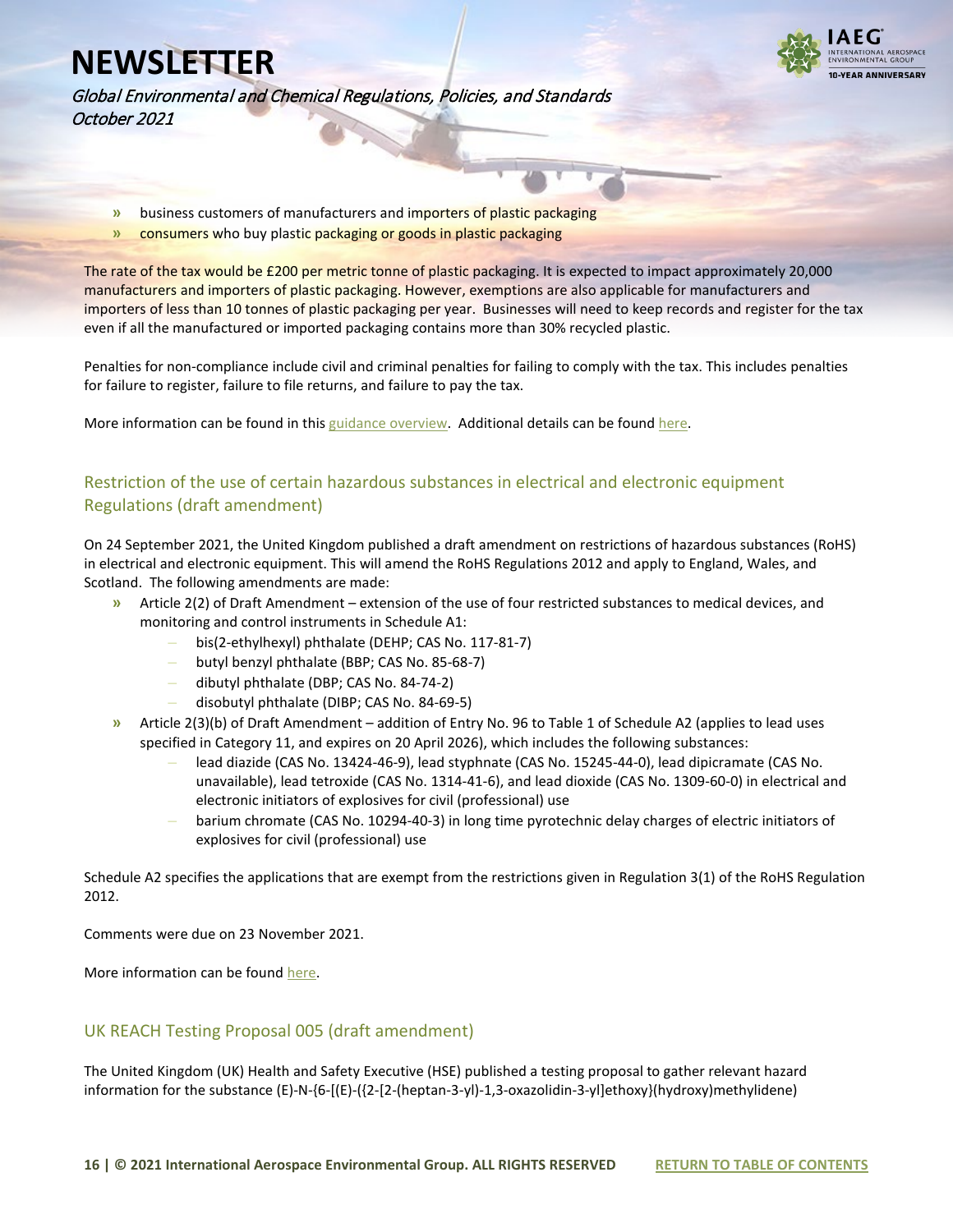

Global Environmental and Chemical Regulations, Policies, and Standards October 2021

amino]hexyl}{2-[2-(heptan-3-yl)-1,3-oxazolidin-3-yl]ethoxy}carboximidic acid (CAS No. 140921-24-0, EC No. 925-259-5). Per the European Chemicals Agency poison center, the substance is used in adhesives.

Targeted hazard endpoints are:

- **»** repeated dose 90-day oral toxicity study in rodents (OECD 408)
- **»** prenatal developmental toxicity study in rodents (OECD 414)
- **»** long-term toxicity to fish (OECD 210)

During the consultation, which ended on 6 December 2021, interested parties could provide comments, studies, and scientifically valid information that address the relevant substance and targeted hazard endpoint(s). All information and comments should be provided via the online platform.

More information can be found in thi[s overview.](https://consultations.hse.gov.uk/crd-reach/testing-proposal-005/?utm_source=govdelivery&utm_medium=email&utm_campaign=chemicals-guidance&utm_term=consultation&utm_content=reach-22-oct-21)

<span id="page-16-0"></span>

## **United States**

### EPA extends the submission deadline for the health and safety data reporting on 20 high-priority substances and 30 organohalogen flame retardants (in force)

The US Environmental Protection Agency (EPA) published a Final Rule on 29 June 2021 requiring manufacturers, including importers, of 50 specified chemical substances to report certain lists and copies of unpublished health and safety studies to EPA. The affected substances were the 20 designated by EPA as high-priority substances and the 30 organohalogen flame retardants being evaluated for risks by the Consumer Product Safety Commission under the Federal Hazardous Substances Act.

EPA extended the reporting deadline until 1 December 2021 for the 20 high-priority substances and 25 January 2022 for the 30 organohalogen flame retardants. This requirement is applicable for companies manufacturing or importing any of the 50 substances.

There are no non-compliance provisions associated with this update.

More information can be foun[d here.](https://www.govinfo.gov/content/pkg/FR-2021-10-01/pdf/2021-21164.pdf)

### Phasedown of hydrofluorocarbons: Establishing the allowance allocation and trading program under the American Innovation and Manufacturing Act (published)

On 5 October 2021, the United States Environmental Protection Agency (EPA) published a Final Rule that sets out the methodology for phasing down hydrofluorocarbons (HFCs) over the next two years. The Final Rule implements parts of the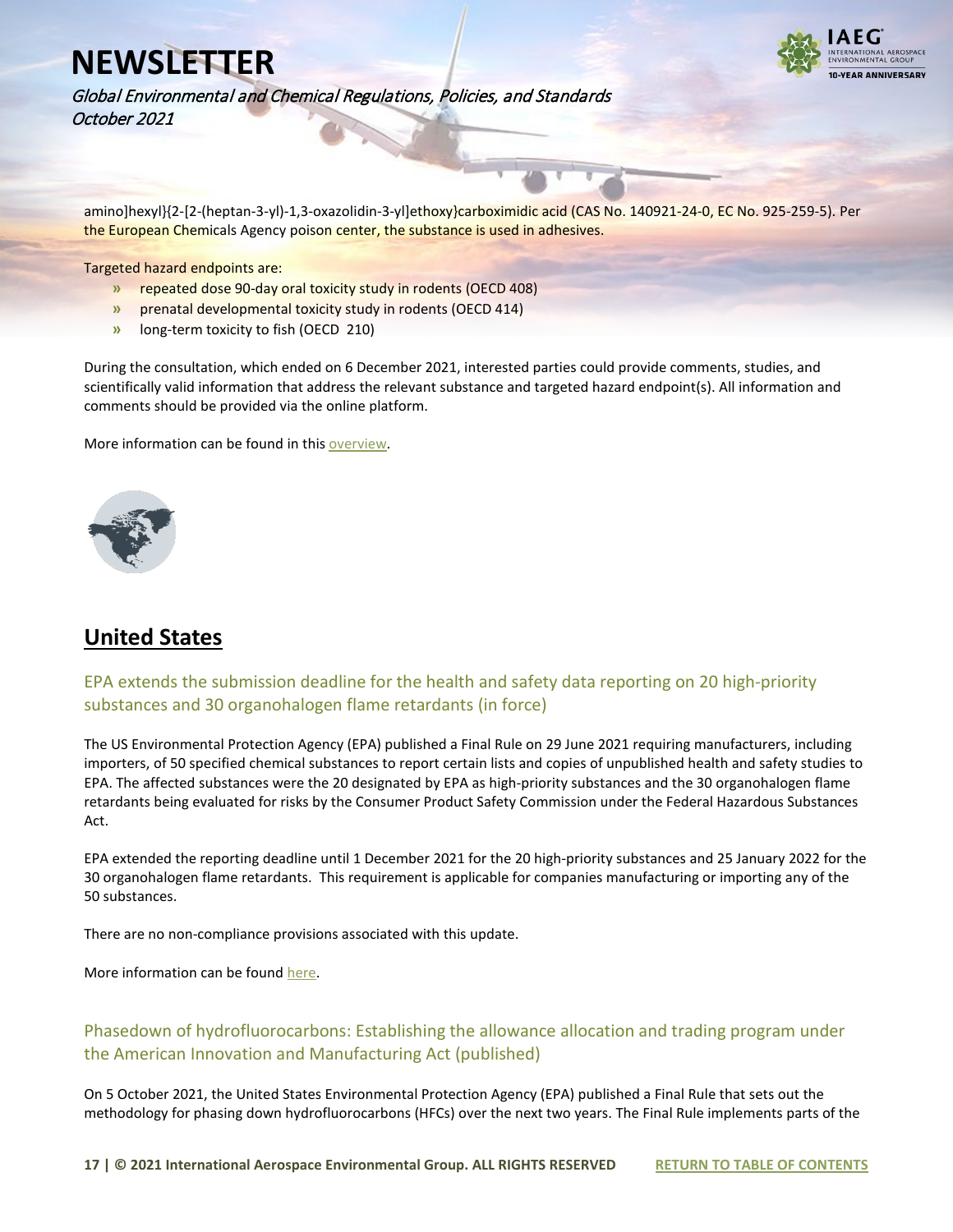

Global Environmental and Chemical Regulations, Policies, and Standards October 2021

American Innovation and Manufacturing (AIM) Act and incorporates EPA's provisions that were given in the Proposed Rule (published 19 May 2021). It also implements a request from industry groups to seek a larger time frame for setting baseline HFC allowances.

The Final Rule sets out the baseline HFC production and consumption levels and caps emissions at 90% of those levels until the end of 2023. Future regulations will implement further HFC reductions up to 2036; an 85% reduction in the production and consumption of 18 types of HFCs by 2036 is required.

EPA will also issue "application-specific allowances" for the following six essential uses specified under the AIM Act:

- **»** metered dose inhalers
- **»** self-defense sprays, like pepper or bear spray
- **»** structural composite preformed polyurethane foam used in marine and trailer applications
- **»** semiconductors
- **»** mission-critical military end uses, such as developing and maintaining military vessels or equipment
- **»** on-board aerospace fire suppression

An electronic tracking system has also been established to ensure compliance with the phase down requirements. This will track the movement of HFCs through commerce.

Penalties for non-compliance include banning a company and its owner(s) receiving future allowances from the EPA.

More information can be foun[d here.](https://www.federalregister.gov/documents/2021/10/05/2021-21030/phasedown-of-hydrofluorocarbons-establishing-the-allowance-allocation-and-trading-program-under-the)

### PFAS Strategic Roadmap: EPA's Commitments to Action 2021-2024 (published)

On 18 October 2021, the United States Environmental Protection Agency (EPA) issued a strategic roadmap for addressing per- and polyfluorinated substances (PFAS). The roadmap sets out several initiatives including imposing new testing and reporting requirements, strengthening the Toxic Substances Control Act (TSCA) review of new PFAS, and tightening restrictions on existing ones. The roadmap sets out a number of initiatives including:

- **»** setting timelines that have enforceable drinking water limits under the Safe Drinking Water Act
- **»** designating of hazardous substance under Comprehensive Environmental Response, Compensation, and Liability Act to strengthen the ability to hold dischargers financially accountable
- **»** setting timelines for action (data collection or rulemaking) on Effluent Guideline Limitations under the Clean Water Act for nine industrial categories
- **»** having a review of past actions on PFAS taken under the TSCA to address PFAS that are insufficiently protective
- **»** increasing monitoring, data collection and research of PFAS so that EPA can identify what and when actions are needed
- **»** providing a final toxicity assessment for GenX, which can be used to develop health advisories GenX is an ammonium salt of hexafluoropropylene oxide dimer acid, which is a PFAS; it is commonly used in food packaging, paints, cleaning products, non-stick coatings, outdoor fabrics, and firefighting foam
- **»** continuing efforts to build the technical foundation needed on PFAS air emissions for future actions under the Clean Air Act

No penalties for non-compliance have been established.

More information can be foun[d here.](https://www.epa.gov/pfas/pfas-strategic-roadmap-epas-commitments-action-2021-2024)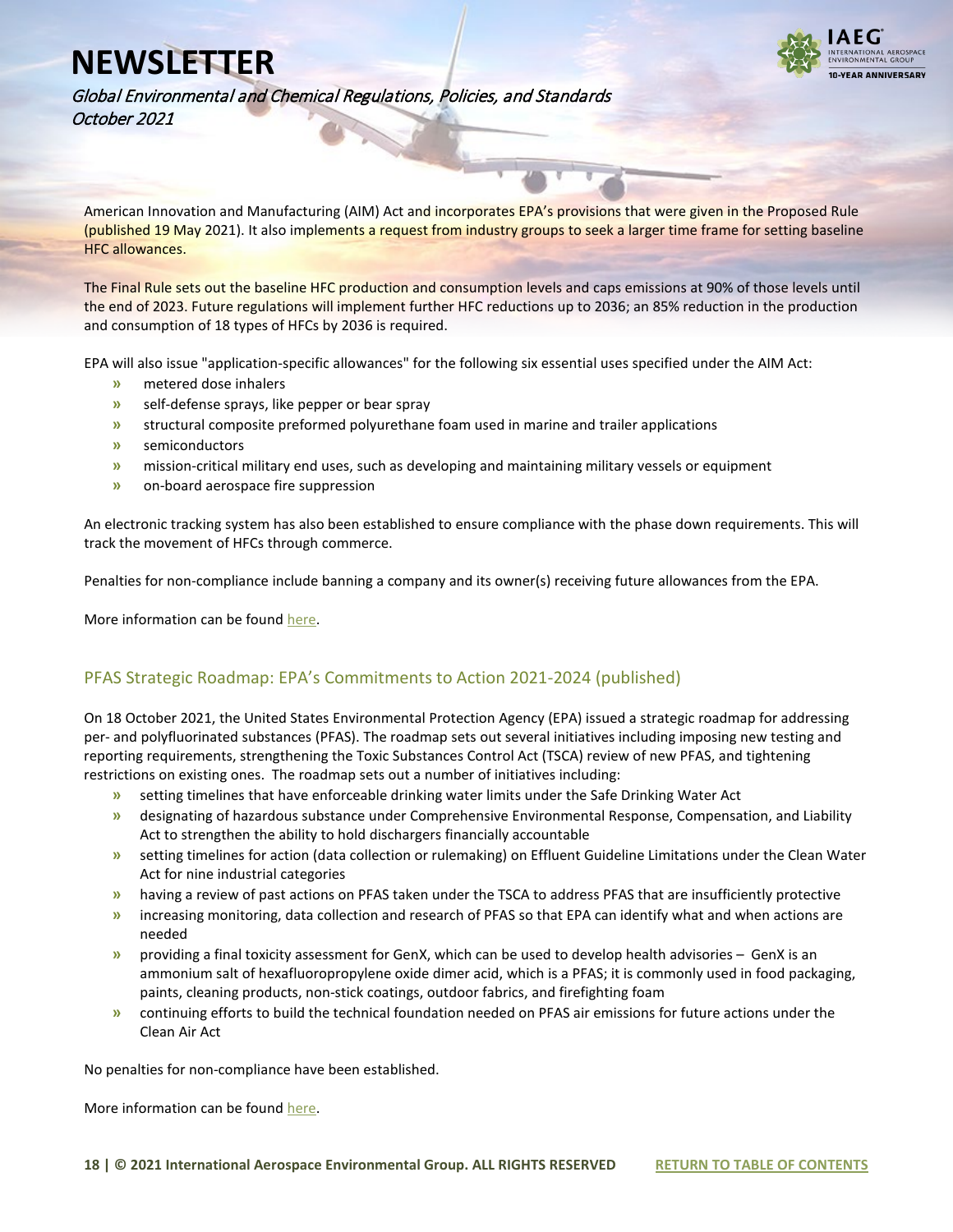

Global Environmental and Chemical Regulations, Policies, and Standards October 2021

### The Environmental Protection Agency releases updated 2020 Toxics Release Inventory data (published)

On 21 October 2021, the United States Environmental Protection Agency (EPA) released updated 2020 Toxics Release Inventory (TRI) data. TRI is a reporting scheme that requires facilities to report on their environmental substance release. The 2020 TRI data consist of chemical releases, chemical waste management, and pollution prevention activities that took place during 2020. The dataset builds on the preliminary data released in July 2021. It also includes the 172 per-and polyfluoroalkyl substances added to TRI by the 2020 National Defense Authorization Act.

No penalties for non-compliance have been established.

More information can be found in thi[s announcement](https://www.epa.gov/chemicals-under-tsca/epa-releases-updated-2020-tri-data) from EPA. Information on TRI data and tools can be found here.

#### Updates to confidential status of chemicals on the Toxic Substances Control Act Inventory (announced)

On 15 October 2021, the United States Environmental Protection Agency (EPA) announced the addition of 377 substances to the next update of the Toxic Substances Control Act (TSCA) Inventory, which is expected in the winter. The TSCA inventory contains 42,000 chemicals listed as active in US commerce, and 8,000 of those chemicals are classified as confidential.

In April 2021, EPA announced a list of 390 substances whose confidentiality status would be reviewed. Of those, the chemical identities of 377 substances were deemed non-confidential by one or more manufacturers during the 2012, 2016, and/or 2020 TSCA Chemical Data Reporting periods.

There are no non-compliance provisions associated with this update.

More information can be found in these [updates to the confidential status](https://www.epa.gov/tsca-cbi/updates-confidential-status-chemicals-tsca-inventory) and this list of chemicals.

### Significant new use rules on certain chemical substances (21-2.B) (published)

The United States Environmental Protection Agency (EPA) published significant new use rules (SNURs) for the SNUR Batch 21-2.B under the Toxic Substances Control Act (TSCA). The manufacturers/processors/importers of these substances must notify EPA through submitting a Significant New Use Notice (SNUN) at least 90 days before manufacturing/processing/ importing any of these substances for the significant new use. The manufacture or processing for the significant new use shall not commence until EPA makes an appropriate determination on the notice and has taken risk management actions as a result of the decision.

SNUR Batch 21-2.B consists of the following substances:

- **»** heptanal, 6-hydroxy-2,6-dimethyl- (CAS No. 62439-42-3)
- **»** glycine, reaction products with sodium O-iso-Pr carbonodithioate, sodium salts (CAS No. 2205080-23-3)
- **»** aliphatic urethane methacrylate (generic) (No CAS available)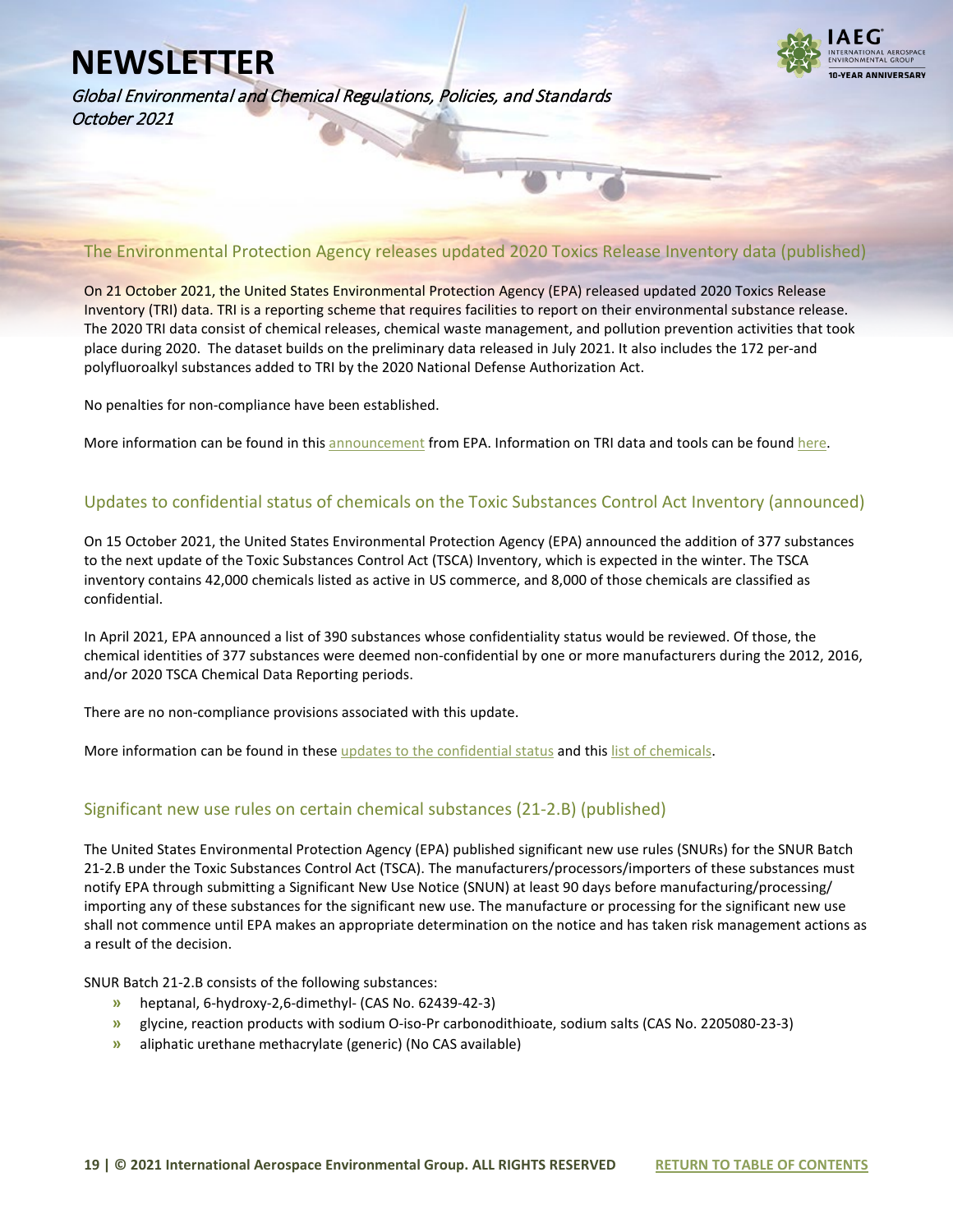

Global Environmental and Chemical Regulations, Policies, and Standards October 2021

Penalties for non-compliance include imprisonment up to 15 years and/or a fine of up to \$250,000; a convicted organization may be subject to a fine of up to \$1,000,000.

More information can be found [here.](https://www.federalregister.gov/documents/2021/10/07/2021-21858/significant-new-use-rules-on-certain-chemical-substances-21-2b)

### FY 2022 – FY 2026 EPA Strategic Plan (draft amendment)

The United States Environmental Protection Agency (EPA) has announced its goals for the Toxic Substances Control Act (TSCA) for the next four years in a draft strategic plan. The agency plans to meet the following goals by 30 September 2026:

- **»** to accomplish at least 8 high priority substance risk evaluations (compared to the 2020 baseline of one); the prioritization process is expected to start by late 2022
- **»** to review 90% of risk mitigation requirements for new chemical substances (compared to the 2021 baseline of none)
- **»** to renew 40% of expiring lead-based paint renovation, repair, and painting firm certifications within 30 days (compared to the 2021 baseline of 36%)

EPA requested comments on the draft plan from the public and interested stakeholders by 12 November 2021 through the Federal eRulemaking Portal. The agency anticipates submitting the final plan to Congress in February 2022.

More information can be found in the [draft EPA Strategic Plan](https://www.epa.gov/system/files/documents/2021-10/fy-2022-2026-epa-draft-strategic-plan.pdf) and in the EPA announcement.

### Addition of 12 chemicals to the Toxics Release Inventory (proposed rule)

On 18 October 2021, the United States Environmental Protection Agency (EPA) published a Proposed Rule to add 12 chemicals to the list of toxic chemicals, which are subject to Toxics Release Inventory (TRI) reporting requirements. From available data, EPA believes that these chemicals have moderately high to high human health toxicity and/or are highly toxic to aquatic organisms.

The 12 chemicals proposed for addition to the list of toxic chemicals are:

- **»** dibutyltin dichloride (CAS No. 683-18-1)
- **»** 1,3-dichloro-2-propanol (CAS No. 96-23-1)
- **»** formamide (CAS No. 75-12-7)
- **»** 1,3,4,6,7,8-hexahydro-4,6,6,7,8,8-hexamethylcyclopenta[g]-2-benzopyran (HHCB; CAS No. 1222-05-5)
- **»** N-hydroxyethylethylenediamine (CAS No. 111-41-1)
- **»** nitrilotriacetic acid trisodium salt (CAS No. 5064-31-3)
- **»** p-(1,1,3,3-tetramethylbutyl)phenol (CAS No. 140-66-9)
- **»** 1,2,3-Trichlorobenzene (CAS No. 87-61-6)
- **»** triglycidyl isocyanurate (CAS No. 2451-62-9)
- **»** tris(2-chloroethyl) phosphate (CAS No. 115-96-8)
- **»** tris(1,3-dichloro-2-propyl) phosphate (CAS No. 13674-87-8)
- **»** tris(dimethylphenol) phosphate (CAS No. 25155-23-1)

EPA is proposing for HHCB to be classified as a persistent, bioaccumulative, and toxic chemical and designated as a chemical of special concern with a 100-pound reporting threshold.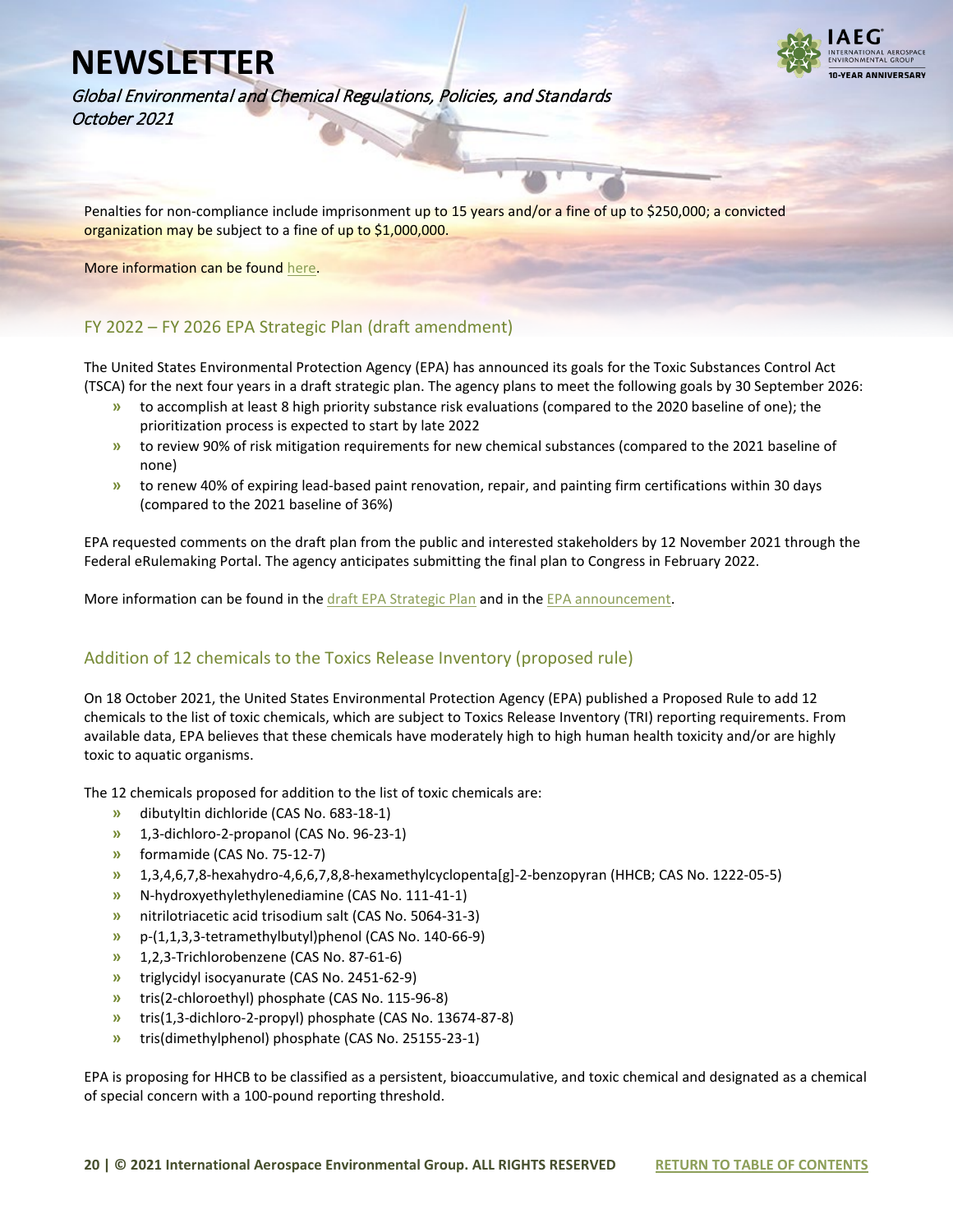Global Environmental and Chemical Regulations, Policies, and Standards October 2021



The comment deadline to EPA is 17 December 2021.

More information can be found in the [Federal Register](https://www.federalregister.gov/documents/2021/10/18/2021-22112/addition-of-certain-chemicals-community-right-to-know-toxic-chemical-release-reporting) and in thi[s EPA announcement.](https://www.epa.gov/toxics-release-inventory-tri-program/addition-certain-chemicals-toxics-release-inventory-proposed)

### Extension of public comment period on the draft Integrated Risk Information System (IRIS) toxicological review of perfluorobutanoic acid (PFBA) and related compound ammonium PFBA (draft amendment)

On 20 October 2021, the United States Environmental Protection Agency (EPA) extended the public comment period for the draft amendment on the "Availability of the Draft IRIS Toxicological Review of PFBA and Related Compound Ammonium PFBA." The deadline for comments was extended to 8 November 2021.

The draft amendment concerns reference doses for perfluorobutanoic acid (PFBA; CAS No. 375-22-4), which was published in the Integrated Risk Information System (IRIS) draft assessment. However, this only considers the hazard of the chemicals and not the exposure potentials. The reference dose for lifetime exposure and the sub-chronic exposure are 0.001 and 0.007 milligram per kilogram per day, respectively, but the agency has medium confidence in these results. Exposure is possible via inhalation, ingestion, and dermal contact with PFBA-containing products.

PFBA is a short chain per- and polyfluoroalkyl substance (PFAS) that may be generated as a degradation product of other PFAS used in stain-resistant fabrics, carpets, and packaging materials.

More information can be foun[d here.](https://www.federalregister.gov/documents/2021/10/20/2021-22784/availability-of-the-draft-iris-toxicological-review-of-perfluorobutanoic-acid-pfba-and-related)

### Further compliance date extension of the regulation of persistent, bioaccumulative, and toxic chemicals under the Toxic Substances Control Act Section 6(h); PIP (3:1) (proposed rule)

On 21 October 2021, the United States Environmental Protection Agency (EPA) published a Proposed Rule (Pre-Publication Federal Register Notice) to further extend the compliance dates for phenol, isopropylated phosphate (3:1) (PIP (3:1)) from 8 March 2022 to 31 October 2024. This will ensure supply chains are not interrupted for key consumer and commercial goods. The Proposed Rule applies to the processing and distribution in commerce of certain PIP (3:1)-containing articles, and PIP (3:1) used to make those articles. The recordkeeping requirements for manufacturers, processors, and distributors of PIP (3:1)-containing articles are also included in the compliance date extension. PIP (3:1) is used as a flame retardant in consumer products, as a plasticizer, and as a lubricant and hydraulic fluid.

EPA will submit the Proposed Rule in the Federal Register. This will be followed by a 60-day comment period.

On 6 January 2021, EPA published a final rule for prohibition under the Toxic Substances Control Act Section 6(h) for PIP (3:1) with an initial compliance date of 5 February 2021. On 8 March 2021, EPA issued a 180-day "No Action Assurance" regarding PIP (3:1) as a result of complaints made by industry. This was followed by a Final Rule (published: September 2021), which further extended the PIP (3:1) compliance date to 8 March 2022.

More information can be foun[d here.](https://www.epa.gov/assessing-and-managing-chemicals-under-tsca/persistent-bioaccumulative-and-toxic-pbt-chemicals)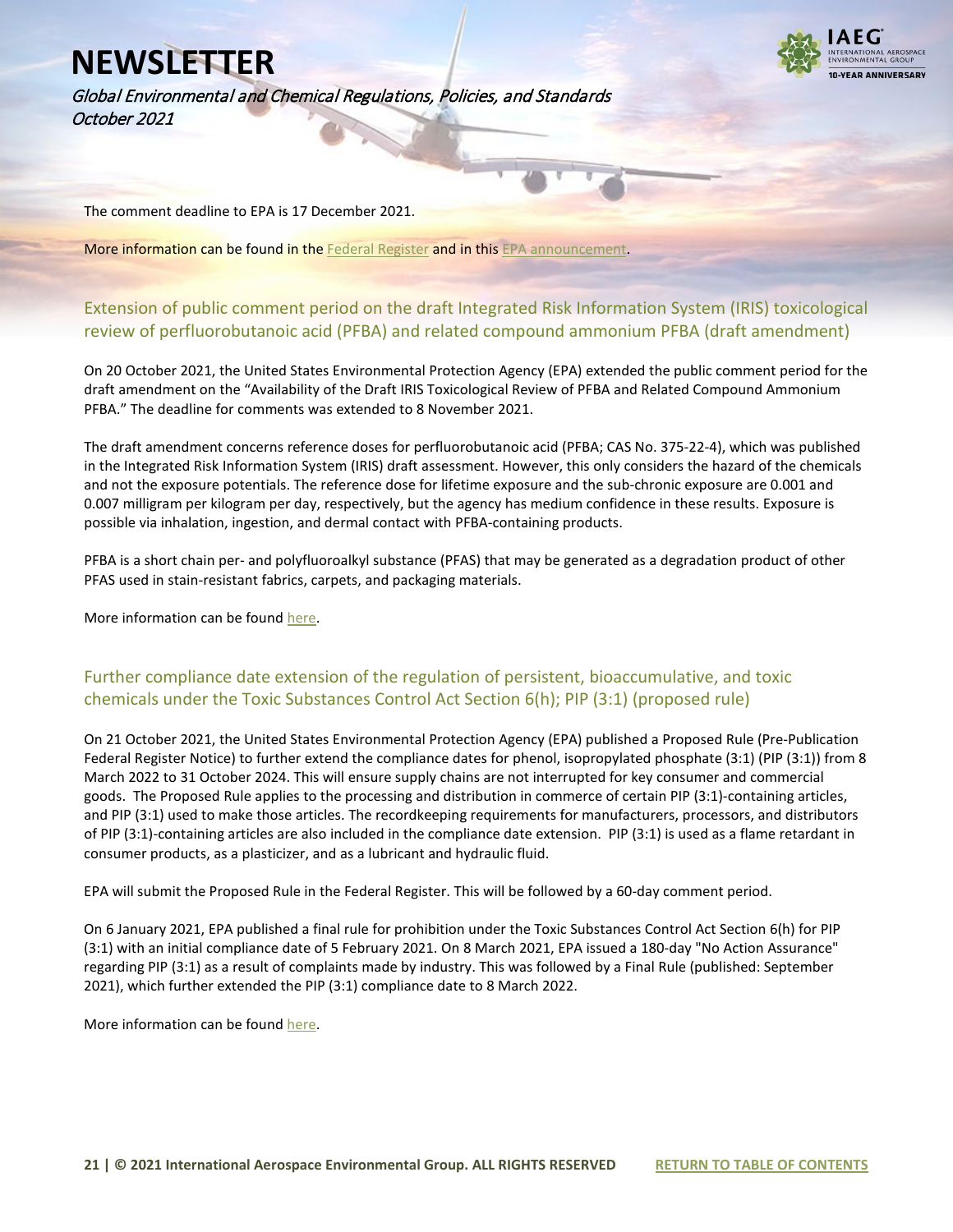

Global Environmental and Chemical Regulations, Policies, and Standards October 2021

### United States Environmental Protection Agency Climate Adaptation Action Plan (draft plan)

On 7 October 2021, the United States Environmental Protection Agency (EPA) published a Climate Adaptation Plan (deadline for comments was 6 November 2021), which aims to tackle climate change and its impacts. This updates the 2014 Climate Adaptation Plan (published: June 2014) and addresses President Biden's Executive Order 14008 (published: 27 January 2021), which outlines plans to avoid catastrophic impacts that may arise from climate change.

Executive Order 14008 provides three objectives to combat issues resulting from climate change:

- **»** Objective 1: Reduce emissions that cause climate change
- **»** Objective 2: Accelerate resilience and adaptation to climate change impacts
- **»** Objective 3: Advance international and subnational climate efforts

The Climate Adaptation Plan will support Objective 2 of Executive Order 14008 through five priority actions (specified in the Climate Adaptation Plan):

- **»** integrate climate adaptation into EPA programs, policies, rulemaking processes, and enforcement activities
- **»** consult and partner with a wide range of people (e.g., in various tribes, states, territories, local governments, environmental justice organizations, community groups, businesses, and other federal agencies) to strengthen adaptive capacity and increase the resilience of the nation
- **»** implement measures to protect EPA's workforce, facilities, critical infrastructure, supply chains, and procurement processes from the risks posed by climate change
- **»** measure and evaluate performance
- **»** identify and address climate adaptation science needs

EPA will take the aforementioned actions over the next four years and will have a particular focus on advancing environmental justice.

More information can be found in the [Climate Adaptation Plan](https://www.epa.gov/climate-adaptation/climate-adaptation-plan) and in thi[s news release.](https://www.epa.gov/newsreleases/epa-publishes-its-2021-climate-adaptation-action-plan)

### Information collection request: National Emission Standard for Hazardous Air Pollutants for Vinyl Chloride (notice)

The United States Environmental Protection Agency (EPA) has submitted an information collection request (ICR), the National Emission Standard for Hazardous Air Pollutants (NESHAP) for vinyl chloride, to the Office of Management and Budget (OMB) for review and approval. This is a proposed extension of the ICR, which is currently approved through 31 December 2021. The NESHAP for vinyl chloride (EPA ICR Number 0186.16, OMB Control Number 2060-0071) falls under the ICR. Comments were due to the OMB by 15 November 2021.

Vinyl chloride is a colorless compound that is a significant industrial chemical. In the United States, it is mostly used to make polyvinyl chloride (PVC), which is a material used to manufacture a variety of plastic and vinyl products. However, vinyl chloride is known to cause liver cancer, brain cancer, and some blood cancers, and has been associated with breast cancer. Exposure to high levels in the air can be fatal.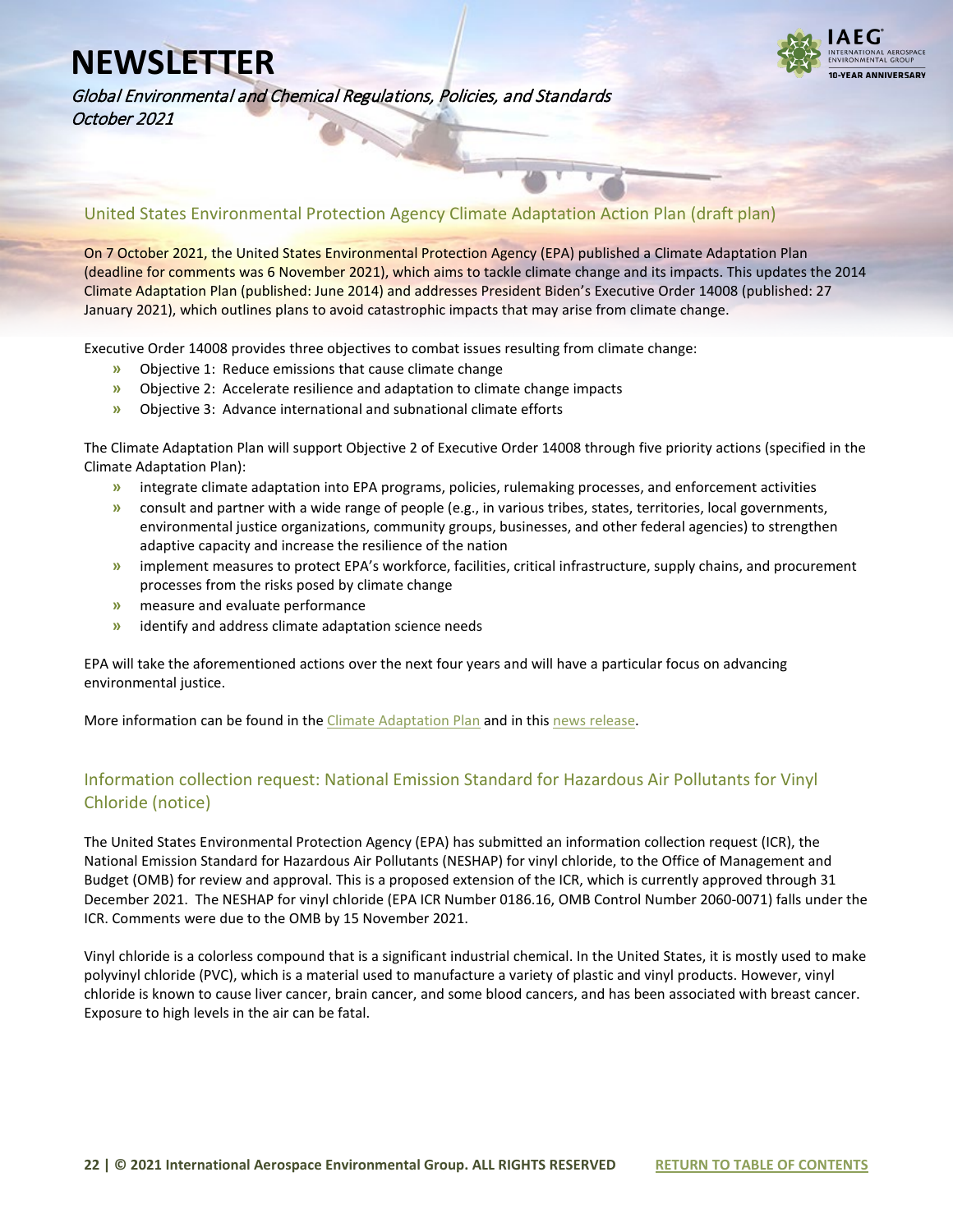

Global Environmental and Chemical Regulations, Policies, and Standards October 2021

The purpose of the NESHAP is to minimize vinyl chloride emissions from process and fugitive emission sources in ethylene dichloride, vinyl chloride, and polyvinyl chloride production categories (to the level attainable with best available control technology). EPA has the authority to regulate vinyl chloride since it is implicated as the causal agent of angiosarcoma and other serious disorders, both carcinogenic and non-carcinogenic.

#### More information can be foun[d here.](https://www.federalregister.gov/documents/2021/10/14/2021-22299/information-collection-request-submitted-to-omb-for-review-and-approval-comment-request-neshap-for)

#### Significant new use rules on certain chemical substances (21-1.F) (draft amendment)

The United States Environmental Protection Agency (EPA) published proposed significant new use rules (SNURs) for the SNUR Batch 21-1.F under the Toxic Substances Control Act (TSCA). SNUR Batch 21-1.F consists of 31 substances. The manufacturers/processors/importers of these substances must notify EPA by submitting a Significant New Use Notice (SNUN) at least 90 days before manufacturing/processing/importing any of these substances for the significant new use. The manufacture or processing for the significant new use shall not commence until EPA makes an appropriate determination on the notice and has taken risk management actions because of the decision. Comment period closed on 12 November 2021.

The list of chemicals and additional information can be found [here.](https://www.federalregister.gov/documents/2021/10/12/2021-21872/significant-new-use-rules-on-certain-chemical-substances-21-1f)

Announcement of the Carcinogen Identification Committee meeting scheduled for 6 December 2021 and notice of availability of Hazard Identification Materials for Perfluorooctane Sulfonic Acid and its salts and transformation and degradation precursors (announcement)

According to the United States Environmental Protection Agency (EPA), the domestic manufacture and import of perfluorooctane sulfonic acid (PFOS) was largely phased out nearly 20 years ago but there are some limited ongoing uses of the substance. An evidence document on the carcinogenicity of perfluorooctane sulfonic acid (PFOS) and its salts has been released by California's Office of Environmental Health Hazard Assessment (OEHHA) to determine whether to add a Proposition 65 cancer toxicity listing for the substance.

According to the document, some evidence of mutagenicity and suggestive evidence of chromosomal effects and DNA damage induced by PFOS has been collected. However, studies on the carcinogenicity of PFOS in humans are "mixed". The evidence document was released prior to the Carcinogen Identification Committee meeting (to be held on 6 December 2021), to determine whether PFOS causes cancer. Note that PFOS are already included as a Prop 65 reproductive toxicant.

According to OEHHA, the 3M Company was the only entity to comment on the agency's original call in March for information on PFOS's potential carcinogenicity. 3M quoted that, "insufficient evidence of carcinogenicity exists in studies to warrant listing PFOS as causing cancer under Proposition 65."

Comments on the OEHHA document were accepted until 8 November 2021.

More information can be found in th[e California OEHHA announcement.](https://oehha.ca.gov/proposition-65/crnr/announcement-carcinogen-identification-committee-meeting-scheduled-december-6)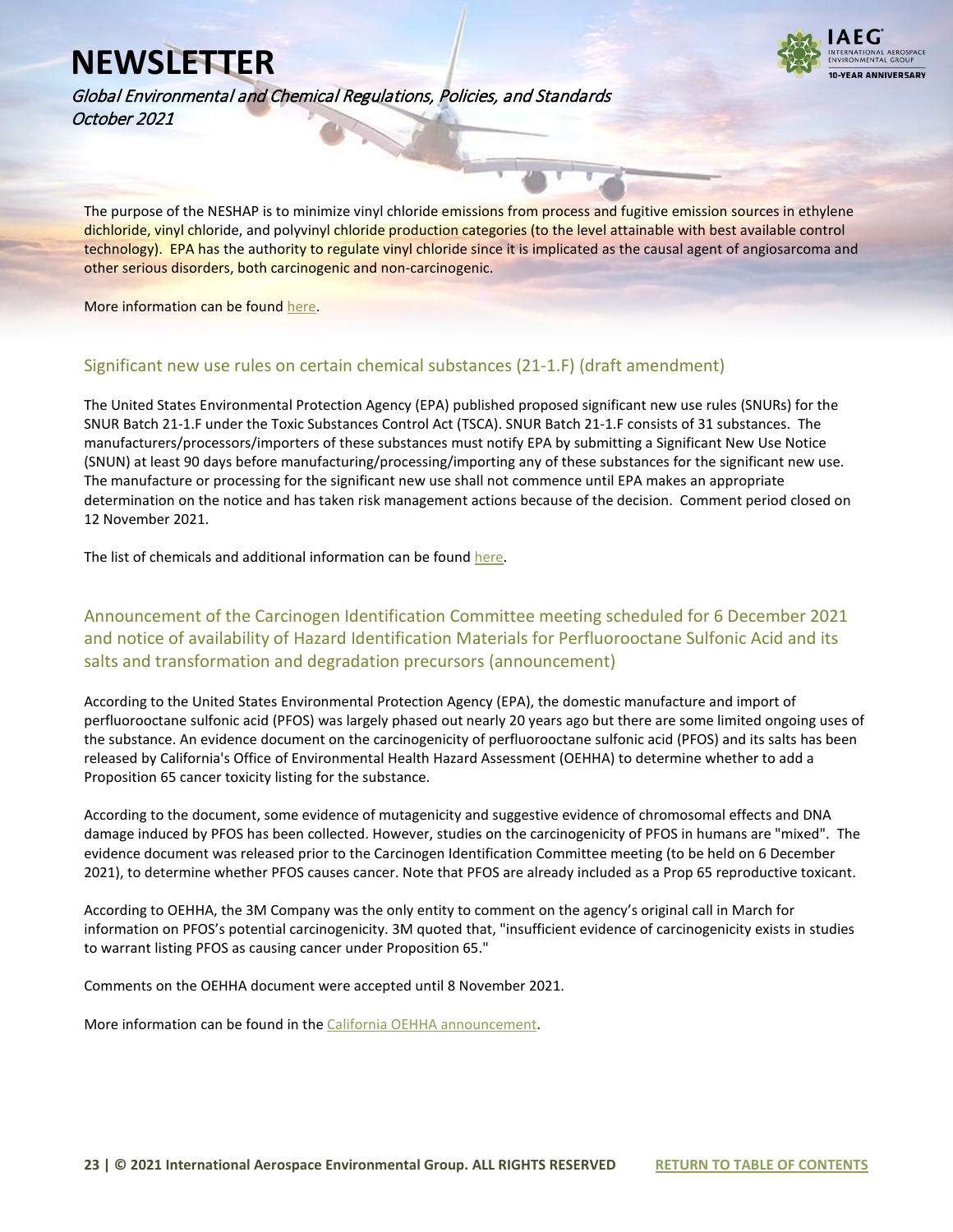

Global Environmental and Chemical Regulations, Policies, and Standards October 2021

National Volatile Organic Compound Emission Standards for Aerosol Coatings (draft amendment)

The National Volatile Organic Compound (VOC) Emission Standards for Aerosol Coatings is a national reactivity-based regulation for aerosol spray paints. These proposed amendments are in response to petitions submitted by the American Coatings Association requesting that the rule be updated to resolve inconsistencies and reduce burdens and costs on the aerosol coatings industry. In this proposed action, the United States Environmental Protection Agency (EPA) is:

- **»** adding new compounds and reactivity factors
- **»** revising the default reactivity factor
- **»** updating the coating category emission limits
- **»** revising the threshold for VOCs covered by the rule
- **»** adding electronic reporting provisions consistent with recent rulemakings
- **»** making other minor clarifying edits

The EPA proposal would also add six new specialty coating categories and corresponding limits. These are:

- **»** electrical/electronic/conformal coatings, with a category limit set equal to 2.00 O3/g VOC
- **»** flexible coatings, with a limit of 1.60 O3/g
- **»** mould release coatings, with a limit of 1.10 O3/g
- **»** rust converter, with a limit equal to 1.10 O3/g
- **»** two component coating, with a limit equal to 1.20 O3/g
- **»** uniform finish coating, with a limit of 1.30 O3/g

Comments were due on 16 November 2021.

More information can be found in the [Federal Register.](https://www.federalregister.gov/documents/2021/09/17/2021-19896/national-volatile-organic-compound-emission-standards-for-aerosol-coatings-amendments) Additional information can be found [here.](https://www.epa.gov/stationary-sources-air-pollution/proposed-amendments-national-volatile-organic-compound-emission)

<span id="page-23-0"></span>

## **Australia**

#### Chemical evaluation roadmap and rolling action plan (published)

On 17 September, the Australian Industrial Chemicals Introduction Scheme (AICIS) published their key targets for evaluation and their proposed roadmap to achieve them. The roadmap is intended for 2024 and beyond, and the main goal is to accelerate the risk assessment of industrial chemicals. This will be done by identifying and prioritizing chemicals for evaluation, producing targeted and evidence-based evaluations and recommendations to risk managers, and providing high quality information and risk management advice for the safe use of industrial chemicals.

The roadmap targets for evaluation of at least 20% of the chemicals on the inventory for which no risk assessment is available. These chemicals include inactive chemicals, chemicals unlikely to need further regulation to manage risks, and higher concern chemicals.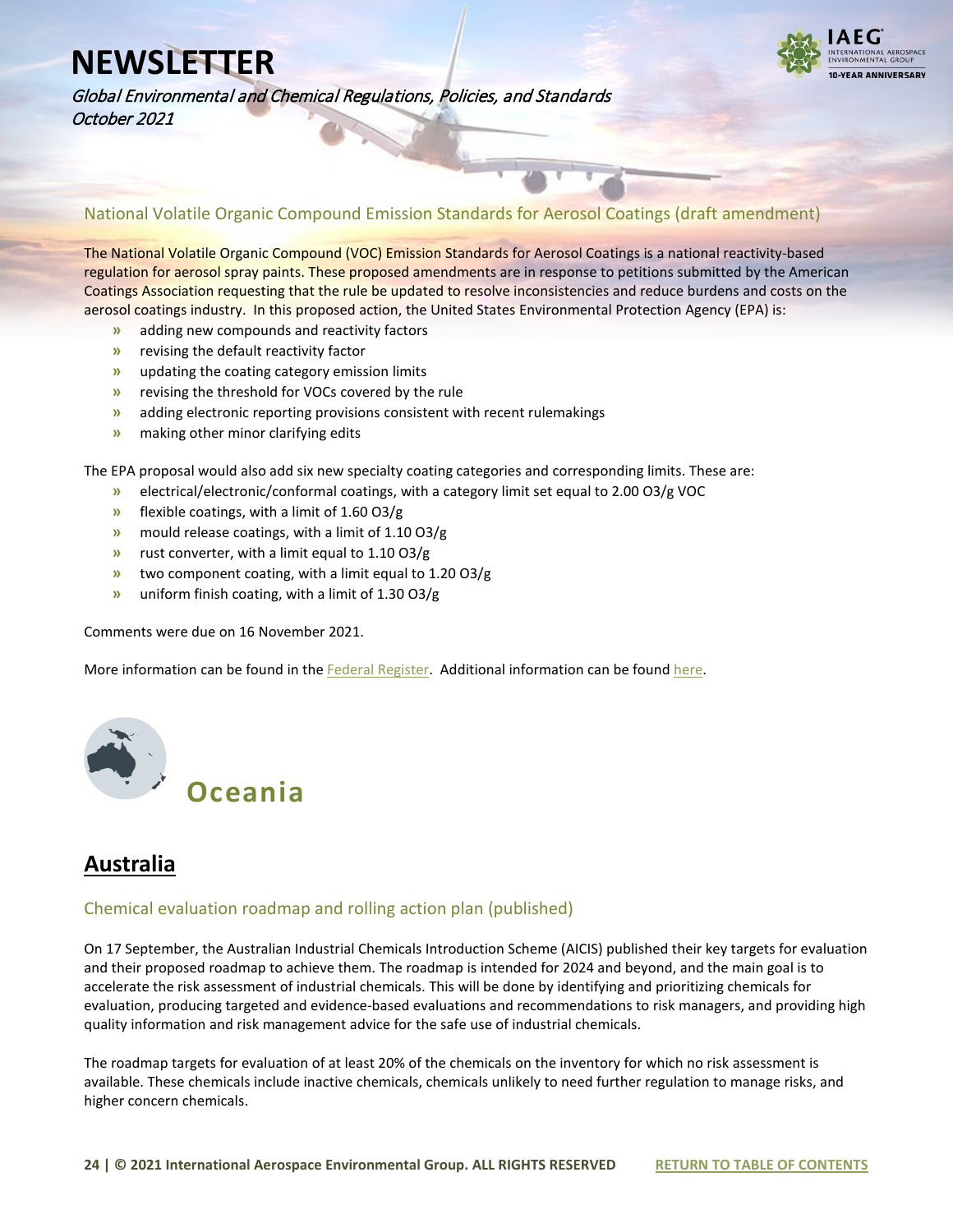

Global Environmental and Chemical Regulations, Policies, and Standards October 2021

The AICIS also released a rolling action plan for prioritizing chemicals for evaluation. The selection is based on the outcome of an Evaluation Selection Analysis process which identifies the chemical candidates for evaluation. As a result of this plan, they will publish:

- **»** a list of evaluations in progress, currently open for public consultation or recently completed for a single or a group of chemicals
- **»** a downloadable spreadsheet of chemicals that are covered by an evaluation in progress, currently open for public consultation, or recently completed

There are no non-compliance provisions associated with this update.

More information can be found in the [Evaluations Roadmap](https://www.industrialchemicals.gov.au/consumers-and-community/our-evaluations/evaluations-roadmap) and in th[e Rolling Action Plan](https://www.industrialchemicals.gov.au/consumers-and-community/our-evaluations/evaluations-roadmap) that lists the current and recently completed chemical evaluations.

### Australia publishes amendments to Rules 2021 under the Minamata Convention on Mercury (published)

Australia has amended the recycling and waste reduction rules for mercury-added products under Articles 4(1) and 4(5) of the [Minamata Convention on Mercury.](https://www.awe.gov.au/environment/protection/chemicals-management/mercury) After the Minamata Convention enters into force in Australia, it will have the effect of prohibiting the import, export, or manufacture of the mercury-added products listed in Part 1 of Annex A to the Minamata Convention, where the incorporation is for industrial purposes or agricultural or veterinary purposes. Exemptions specified in Article 6 (registered for Australia) of the Convention apply to the import of mercury-added products.

On 24 September 2021, Australia amended the Industrial Chemicals Act 2019 (IC Act) to implement Australia's obligations under Articles 3(6) and 3(8) of the Minamata Convention on Mercury. The IC Act is amended to prohibit the import and/or export of mercury that is an industrial chemical, meaning elemental mercury (CAS No. 7439-97-6), including mixtures of mercury with a mercury concentration of at least 95% by weight, which is used for an industrial use (i.e., excludes unintentional trace amounts, naturally occurring mercury, and research uses). The amendment also details the application process for the approval to import or export an industrial chemical that is mercury. The requirements for the application follow Articles 3(6) and 3(8) of the Minamata Convention on Mercury.

These amendments will enter into force once Australia has ratified the Minamata Convention. Currently, Australia has signed the Convention and is finishing their domestic treaty-making process, a necessary step before they can ratify the Convention.

The final Regulation Impact Statement on the ratification was published in March 2021 and concluded that ratifying the Minamata Convention would fill gaps within the existing domestic regulatory framework and deliver significant benefits for human health and the environment, both domestically and internationally. It is expected that Australia will fully ratify the Minamata Convention shortly.

Penalties for non-compliance include fines.

More information can be found in the [Recycling and Waste Reduction Rules 2021.](https://www.legislation.gov.au/Details/F2021L01393) Additional information can be found in the [Minamata Convention on Mercury.](https://www.awe.gov.au/environment/protection/chemicals-management/mercury)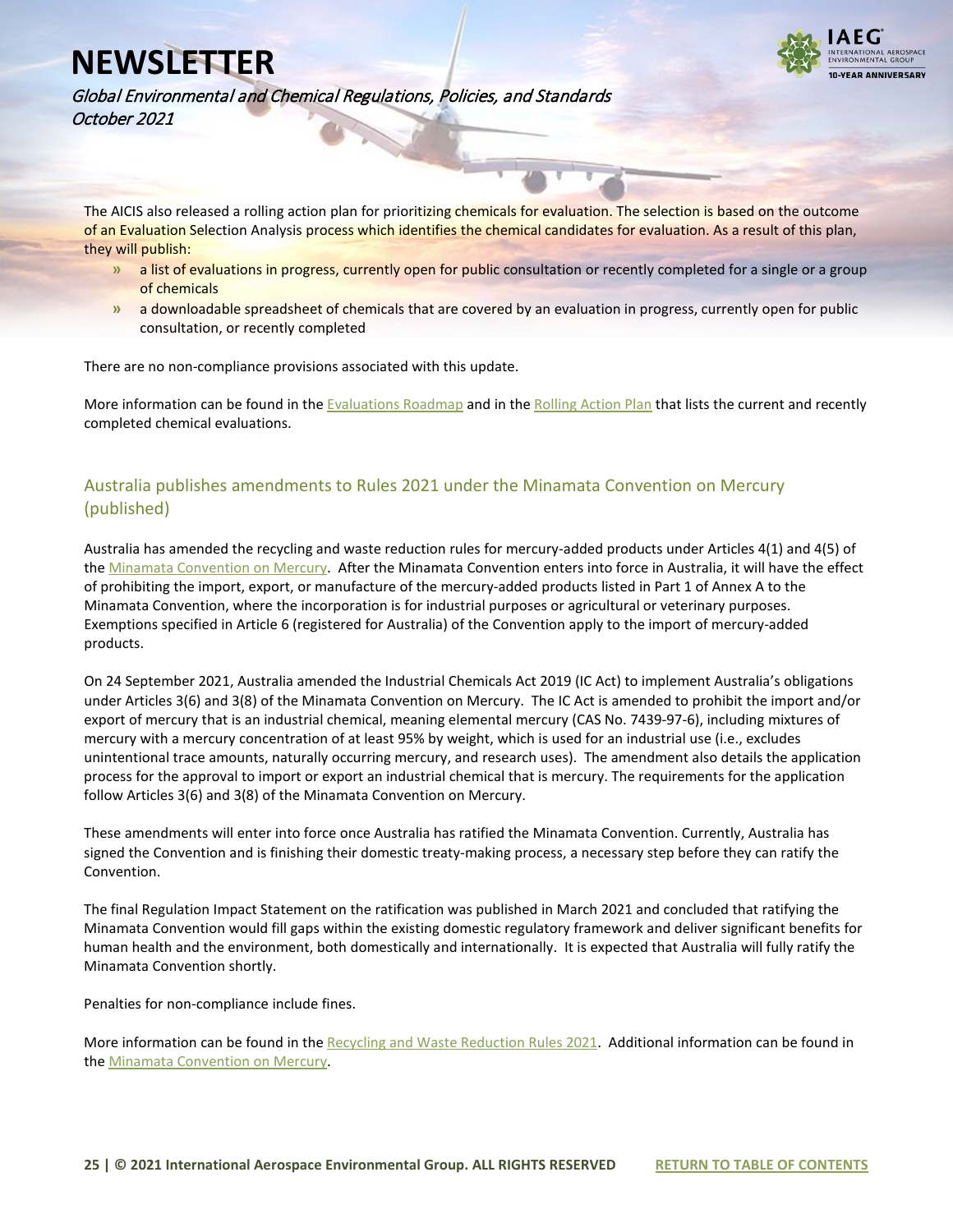

Global Environmental and Chemical Regulations, Policies, and Standards October 2021

Call for information on chemicals unlikely to need further human health risk management controls (announced)

The Australian Industrial Chemicals Introduction Scheme (AICIS) under the Department of Health published a call for information on chemicals that are unlikely to need further human health risk management controls. The AICIS calls on industry to provide information on these substances that have been identified as not being manufactured, imported, or used in the country for commercial purposes. These substances are listed under the Australian Inventory of Industrial Chemicals and are being evaluated as part of Australia's industrial chemicals assessment plans. By 2024, AICIS plans to evaluate 20% of the >39,000 substances currently listed on the inventory. Under the inventory, these substances will be given the "inactive" designation. However, if industry were to provide the requested information on the use of the substances, then AICIS will consider further evaluation.

Participation in this call for information is voluntary. Interested parties can provide comments by 17 December 2021.

More information can be found in the [call for information](https://www.industrialchemicals.gov.au/consultations/call-information-chemicals-unlikely-need-further-human-health-risk-management-controls) announcement and in thi[s evaluation statement.](https://www.industrialchemicals.gov.au/sites/default/files/2021-10/EVA00068%20-%20Draft%20evaluation%20statement%20-%2018%20October%202021%20%5B916%20KB%5D.pdf)